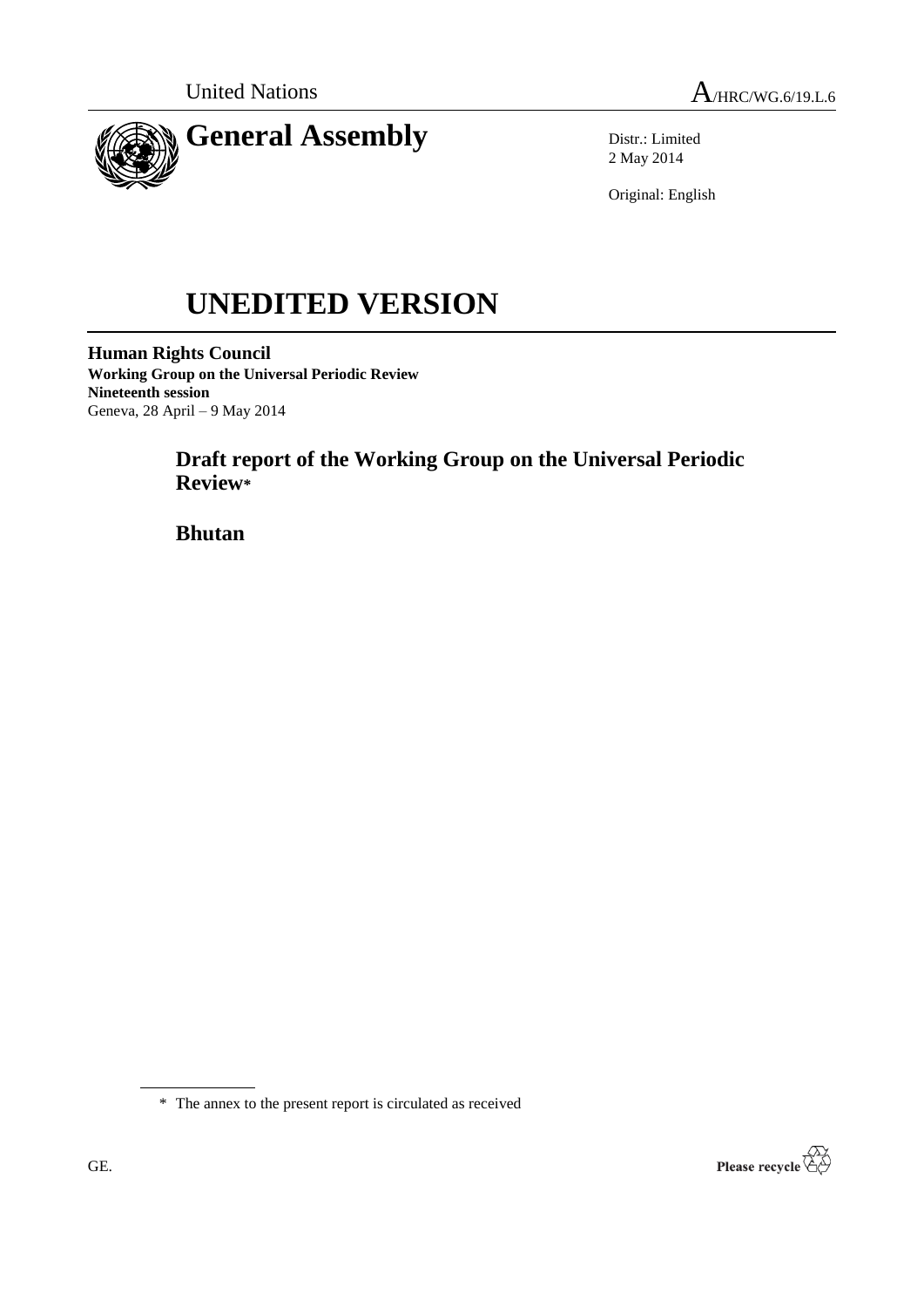## **A/HRC/WG.6/19.L.6**

# Contents

|       |           | Paragraphs | Page |
|-------|-----------|------------|------|
|       |           | $1 - 4$    | 3    |
|       |           | 5-117      | 3    |
|       | A.        | $5-20$     | 3    |
|       | <b>B.</b> | 21-117     | 5    |
| Н.    |           | 118-121    | 12   |
| Annex |           |            |      |
|       |           |            | 25   |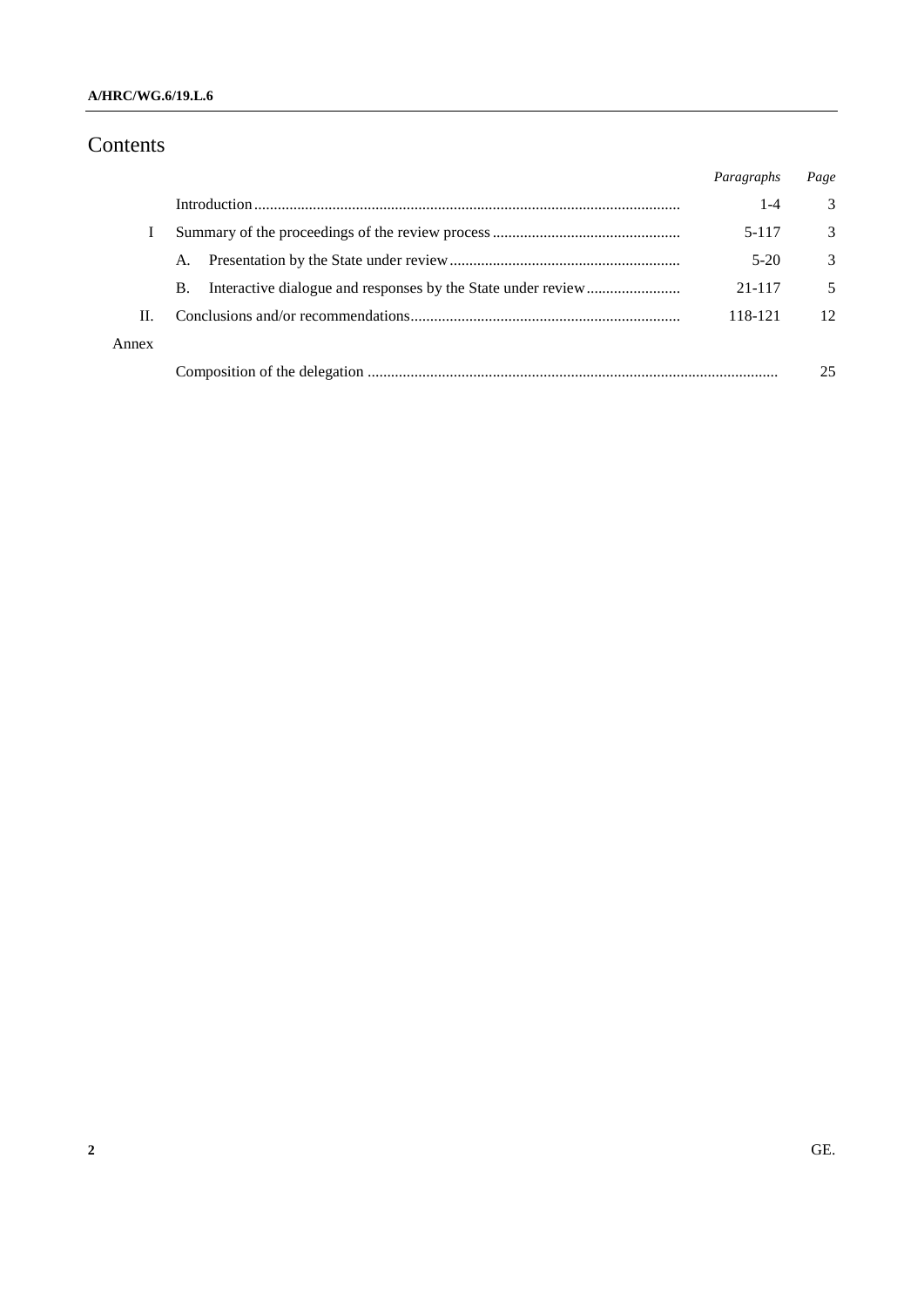## **Introduction**

1. The Working Group on the Universal Periodic Review (UPR), established in accordance with Human Rights Council resolution 5/1 of 18 June 2007, held its nineteenth session from 28 April 7 to 9 May 2014. The review of Bhutan was held at the 6th meeting on 30 April 2014. The delegation of Bhutan was headed by H.E. Mr. Lyonpo Damcho Dorji, Minister for Home and Cultural Affairs. At its 10th meeting held on 2 May 2014, the Working Group adopted the report on Bhutan

2. On 15 January 2014, the Human Rights Council selected the following group of rapporteurs (troika) to facilitate the review of Bhutan: Maldives, Peru and South Africa.

3. In accordance with paragraph 15 of the annex to resolution 5/1 and paragraph 5 of the annex to resolution 16/21, the following documents were issued for the review of Bhutan:

(a) A national report submitted/written presentation made in accordance with paragraph 15 (a) (A/HRC/WG.6/19/BTN/1);

(b) A compilation prepared by OHCHR in accordance with paragraph 15 (b) (A/HRC/WG.6/19/BTN/2);

(c) A summary prepared by OHCHR in accordance with paragraph 15 (c) (A/HRC/WG.6/19/BTN/3).

4. A list of questions prepared in advance by Germany, Liechtenstein, The Netherlands, Portugal, Slovenia, Spain, the United Kingdom of Great Britain and Northern Ireland was transmitted to Bhutan through the troika. These questions are available on the extranet of the UPR.

## **I. Summary of the proceedings of the review process**

#### **A. Presentation by the State under review**

5. The leader of the Bhutanese delegation H.E. Mr. Damcho Dorji, Minister for Home and Cultural Affairs re-iterated Bhutan's unremitting commitment to further protect and promote the fundamental rights and freedom of its people as enshrined in the Constitution of Bhutan. He added that many provisions of the Universal Declaration of Human Rights have been incorporated in the Constitution and that they have immensely influenced provisions relating to human rights.

6. The Minister referred to the country's first Constitutional Case of the Opposition Vs. the Government in August 2010, where the Supreme Court ruled that the government had erred in revising taxes without following due legislative process, as an example of the independence of judiciary.

7. The Minister stated that as recommended at the last UPR, Bhutan made concerted efforts to realize the adoption of Domestic Violence Prevention Act, Child Adoption Act and Child Care and Protection Act. These Acts provide the necessary legal framework for the protection and promotion of Women and Children in accordance with the Country's national policies as well as commitment under the CRC and CEDAW, of which Bhutan is a State Party. The rules and regulations for these Acts are in the final stages.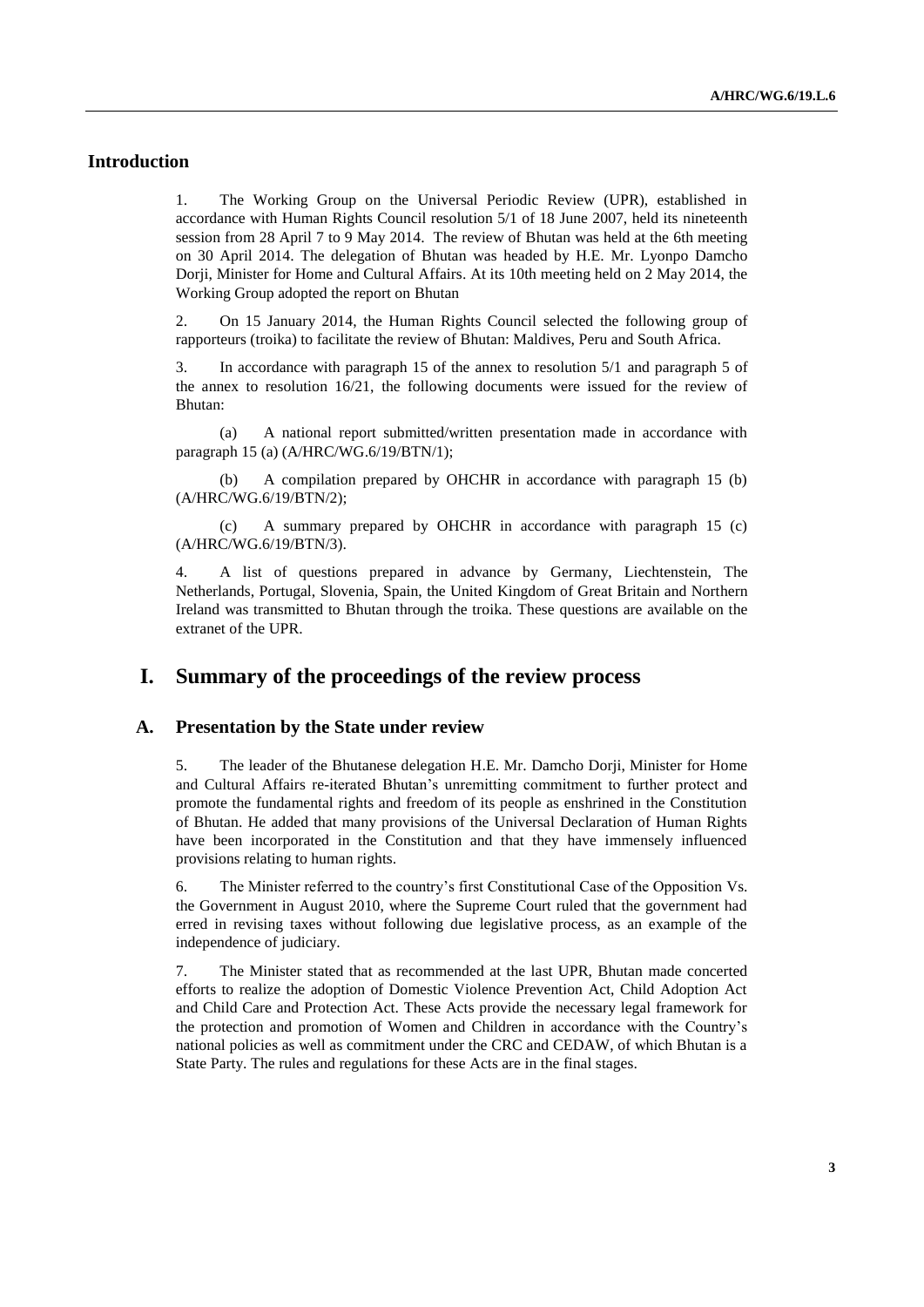8. The Minister said Bhutan's democratic process has been further consolidated under His Majesty King Jigme Khesar Namgyel Wangchuck with the successful holding of the Local Government elections in 2011 and the second Parliamentary elections in 2013.

9. Realizing the importance of a strong and professional media, the Bhutan Media Foundation was established through a Royal Charter in 2010. The monthly "Meet the Press" program by the Prime Minister and the Cabinet ensures access to the government at the highest level.

10. The Minister pointed out that the National Commission for Women and Children (NCWC), which is an autonomous agency that coordinates and monitors policies and activities related to protection and promotion of rights of women and children.

11. The Minister said the Royal Government of Bhutan continues to attach high importance to the social sectors and its pro-poor policies. In the on-going 11th Five Year Plan, more than 20 per cent of the total outlay is allocated to education and health.

12. The Royal Government also ensured that the 11th Five Year Plan places more emphasis on gender issues and women's empowerment in all its policies and national plans. The government has also pledged to explore quota system for women's participation in the electoral process.

13. The Minister said Bhutan is fully committed to ensuring gender equality in all aspects of electoral and democratic participation.

14. The Minister said that Bhutan has benefitted from constructive dialogue with the expert bodies in the past and in this spirit, the Special Rapporteur on the Right to Education has been invited to visit Bhutan in May 2014.

15. In order to protect and promote the inherent dignity of all, particularly the rights of persons with disabilities, Bhutan signed the Convention on the Rights of Persons with Disabilities in 2010.

16. With regard to the recommendations received at the last UPR on acceding to the core Human Rights Instruments, the Minister explained that Bhutan must have the necessary legal framework, social institutions as well as human and financial resources in place to assume the treaty obligations and to abide by the instruments in letter and spirit. He assured the Council that as Bhutan's capacity is enhanced, it will consider acceding to the other international human rights instruments.

17. The Minister elaborated on the numerous initiatives undertaken by the Royal Government in addition to the recommendations received during the first review: such as the Open Air Prison System and Weekly Meet the People program between the Prime Minister and his Cabinet and the public.

18. As recommended to it during the first UPR in 2009 to share its concept of Gross National Happiness, Bhutan initiated a UN General Assembly resolution 65/308 entitled "Happiness: Towards a Holistic Approach to Development," which was adopted by consensus in 2011. Bhutan hosted a highly successful High-Level Meeting in April 2012 in New York. The report of the International Experts Working Group (IEWG) was submitted to the UN Secretary General last December as Bhutan's contribution to the post-2015 Development Agenda.

19. The Minster explained that Bhutan faced numerous challenges such as high rate of youth unemployment, uneven poverty rates across districts and regions and the problem of destitute economic migrants entering Bhutan illegally through the open borders. He also said that Bhutan has been subjected to terrorist acts.

20. Bhutan looked forward to having an open and constructive dialogue.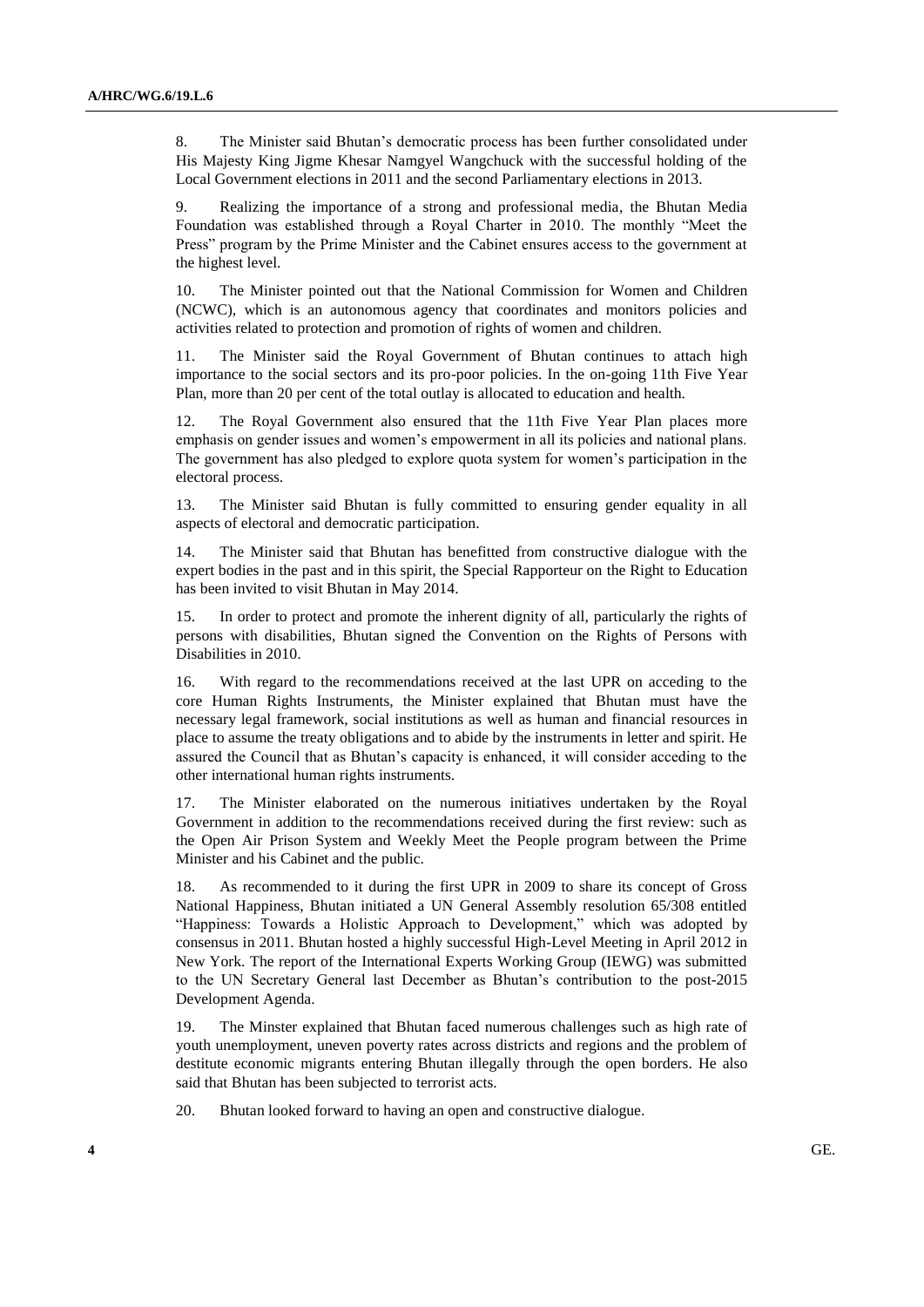## **B. Interactive dialogue and responses by the State under review**

21. During the interactive dialogue, 88 delegations made statements. Recommendations made during the dialogue are to be found in section II of the present report. A number of delegations thanked Bhutan for its comprehensive report, commended the progress made since the first review in 2009 in the promotion and protection of human rights. Dialogue with civil society during the preparation of the national report was positively noted.

22. Austria commended the 2013 parliamentary elections, the development of democracy and institutionalization of an independent judiciary. It welcomed initiatives for women's safety and civil society development. It looked forward to Bhutan's repatriation of their refugees. Austria made recommendations.

23. Azerbaijan welcomed the adoption of laws and the establishment of a separate division for the protection of women and children. It congratulated Bhutan for strengthening legislation against corruption and noted poverty reduction efforts. Azerbaijan made recommendations.

24. Bahrain welcomed the national plans to protect human rights, dignity and justice. It also noted the measures regarding women's political participation, protection from violence and youth unemployment. It hoped Bhutan would continue efforts to protect vulnerable groups. It made recommendations.

25. Bangladesh congratulated Bhutan on its elections which had further consolidated the democratic process. It noted progress towards the MDGs and gender equality in education. It noted that poverty remained prevalent. Bangladesh made a recommendation.

26. Belarus welcomed the invitation to the Special Rapporteur on the right to education, and progress regarding human trafficking, corruption, and women's and children's rights. It noted that further efforts were needed to combat poverty and youth unemployment. Belarus made recommendations.

27. Bolivia (Plurinational State of) commended efforts to strengthen child protection, which would improve the Government's capacity to respond to violence, abuse and exploitation of children. It made recommendations.

28. Botswana noted initiatives regarding social protection for vulnerable groups. It commended the Act on domestic violence. It was concerned by reports of child labour and abuse and urged Bhutan to implement child-protection legislation. Botswana made recommendations.

29. Brazil acknowledged consolidation of the democratic process. It noted the challenge of providing education for all. It expressed concern at violent and exploitative practices against women and children. Brazil made recommendations.

30. Brunei Darussalam congratulated Bhutan on the inclusive process adopted for the preparation of the report. It commended efforts to promote children's rights, particularly through provision of education. It welcomed youth unemployment programmes. It made recommendations.

31. Cambodia appreciated efforts to uphold the rule of law and strengthen democracy in the country. It noted legislative progress, including the adoption of child-protection laws. It commended awareness-raising events on human rights. Cambodia made recommendations.

32. Canada requested information on dialogue with Nepal concerning Bhutanese refugees, future initiatives and cooperation with the High Commissioner for Refugees. It applauded Bhutan's peaceful transition to democracy and noted its achievement of certain MDGs. Canada made recommendations.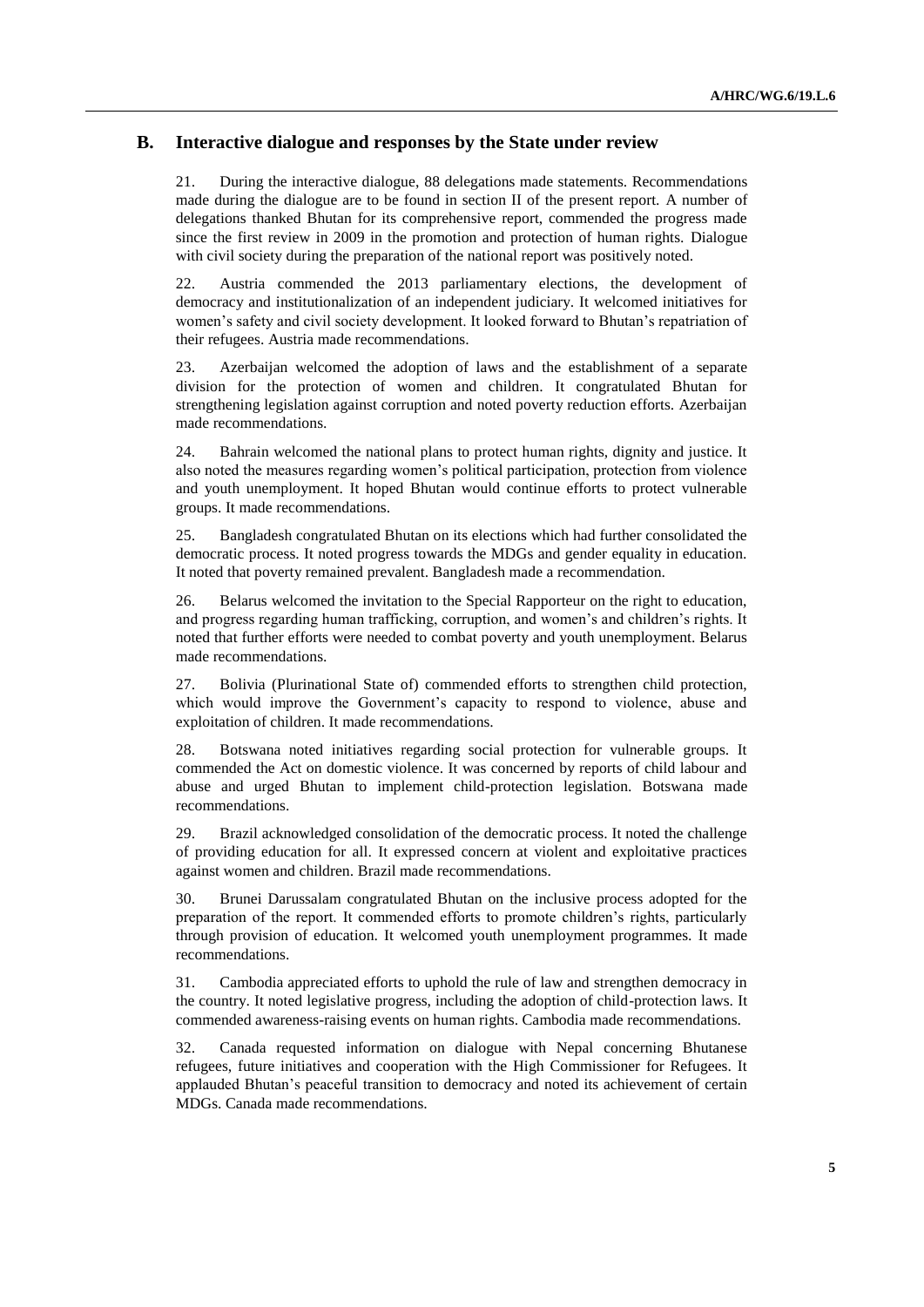33. Chad noted considerable progress in the implementation of recommendations and improvement of the human rights situation. It welcomed the inclusive report preparation process, which had involved consultation with many stakeholders. Chad made recommendations.

34. China commended investment in education and health, and efforts to promote gender equality and protect vulnerable groups. It acknowledged the challenges the country faced and called on the international community to provide support. China made recommendations.

35. Costa Rica noted measures to strengthen the judiciary and to promote a human rights culture through awareness-raising conferences. It invited Bhutan to continue its work on human rights education. It made recommendations.

36. Cuba commended investment in free education and health care and the attention given to the needs of children with disabilities. It noted social protection initiatives to enhance the population's quality of life. Cuba made a recommendation.

37. The Czech Republic commended Bhutan for steps undertaken, including the adoption of legislation against corruption and domestic violence. It encouraged Bhutan to make progress in various areas. It made recommendations.

38. The Democratic People's Republic of Korea appreciated the commitment, efforts and achievements in the field of human rights, including the implementation of previously accepted recommendations. It made recommendations.

39. Denmark commended Bhutan's constructive engagement and progress. It noted that Bhutan had not taken steps towards ratifying the CAT and highlighted the initiative which aimed for universal ratification of the CAT by providing assistance. Denmark made a recommendation.

40. Egypt noted the gradual consolidation of democracy, accompanied by progress regarding, inter alia, education and poverty. It noted challenges concerning youth unemployment and food security and encouraged ongoing commitment to those areas. Egypt made recommendations.

41. Eritrea noted efforts towards inclusive education for children with disabilities and progress towards the MDGs. It noted a decline in poverty but recognized that it still posed a major challenge. Eritrea made recommendations.

42. Ethiopia appreciated efforts to enhance the legislative framework in various areas. It welcomed Bhutan's development and poverty-reduction goals and encouraged further strengthening of efforts to tackle poverty. Ethiopia made recommendations.

43. France commended Bhutan on efforts to consolidate the democratic process and improve the human rights situation, and encouraged it to continue action in that vein. France made recommendations.

44. Gabon commended Bhutan's commitment to human rights. It welcomed the improvement of the legislative framework, including the adoption of Acts to prevent violence and corruption. Many challenges still needed to be addressed. Gabon made recommendations.

45. Germany acknowledged the positive developments that had led to the peaceful and democratic change of government. It commended steps to fulfil previous UPR recommendations, notably the enactment of the Domestic Violence Prevention Act. Germany made recommendations.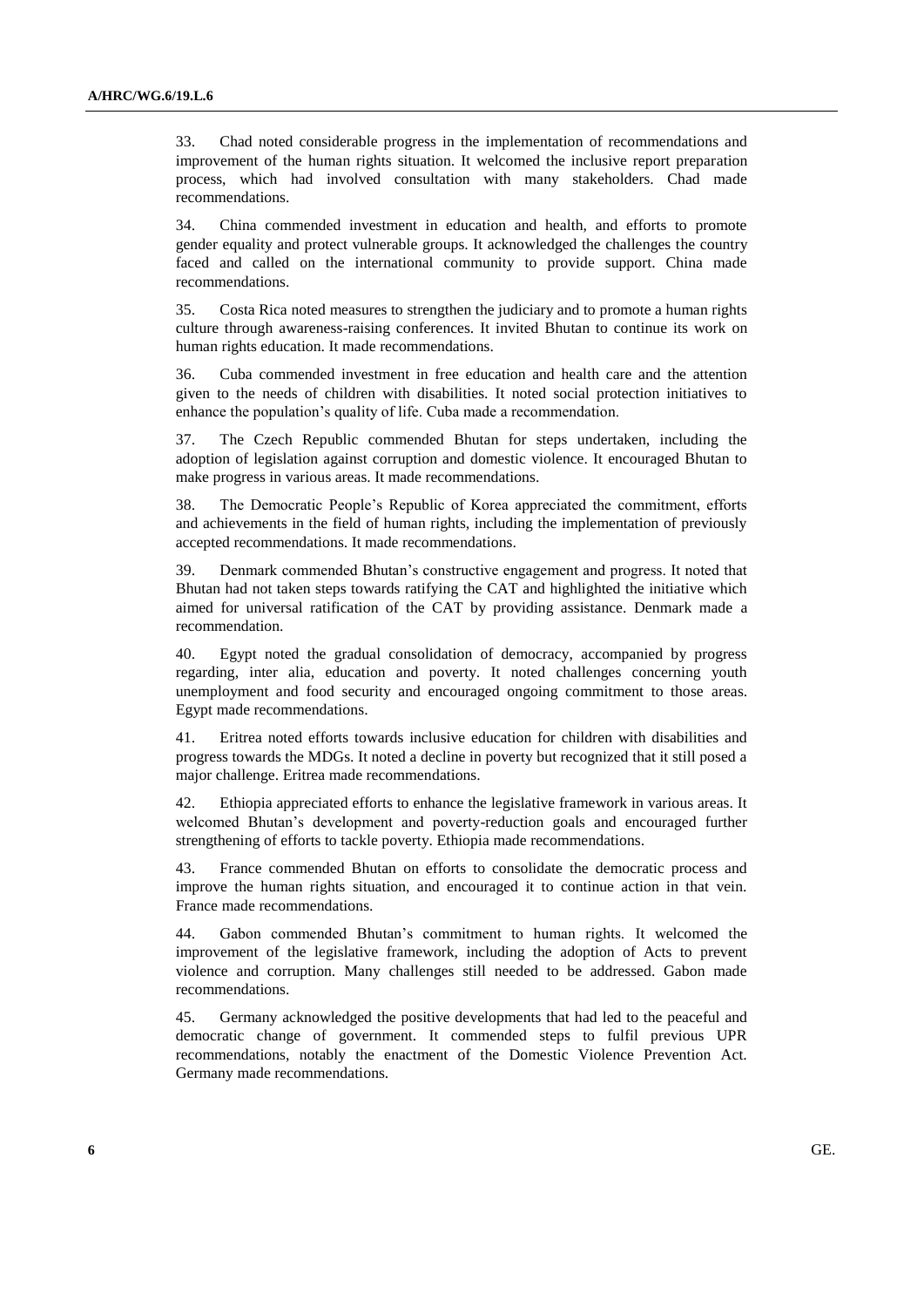46. Ghana applauded steps to implement previous UPR recommendations. It requested clarification on the work and function of the Gross National Happiness Commission which took part on the preparation of the report. Ghana made a recommendation.

47. India commended Bhutan's commitment to democracy and free media, achievements in poverty reduction, efforts to consolidate the democratic process, and the holding of elections in 2013. It acknowledged the challenges facing Bhutan. India made recommendations.

48. Indonesia noted efforts to ensure women's political participation and the consideration of a quota system. It welcomed plans to reduce poverty and to assist vulnerable groups through targeted intervention. Indonesia made recommendations.

49. Iraq commended achievements in improving the human rights situation since the first UPR cycle, and initiatives to protect women and children from violence, as well as the strengthening of human rights legislation. It welcomed efforts to promote political, economic and social rights and to combat poverty.

50. Ireland encouraged adherence to international instruments. It noted the pending visit request by the Special Rapporteur on freedom of religion. It was concerned by prevalent malnutrition, resulting in child mortality and potential non-fulfilment of MDG 4. Ireland made recommendations.

51. Iran (Islamic Republic of) commended Bhutan's constructive engagement in the UPR process. It noted the drafting of rules and regulations under the Child Care and Protection Act. Bhutan's poverty reduction efforts and programmes were appreciated. It made recommendations.

52. Italy commended poverty alleviation efforts, steps towards ratifying international instruments and having ratified the CRC, OP-CRC-AC and OP-CRC-SC. Child marriage and employment were of concern. Italy made recommendations.

53. Jordan welcomed the Domestic Violence Prevention Act, the Child Care and Protection Act and the Anti-Corruption Act; and establishment of the National Commission for Women and Children. Jordan made recommendations.

54. Kazakhstan noted signature of the CRPD; adoption of domestic legislation; improved education and healthcare provision; and combating domestic violence and human trafficking. It welcomed the National Commission for Women and Children and improved human rights awareness. Kazakhstan made recommendations.

55. Kuwait commended progress in poverty alleviation, through programmes such as the Rural Economy, the Advancement Program and the National Rehabilitation Program for the most vulnerable groups. Kuwait made a recommendation.

56. Kyrgyzstan noted the recent reduction in poverty, and the provision of free education and healthcare. It supported anti-corruption measures, which had improved the situation. Kyrgyzstan made recommendations.

57. The Lao People's Democratic Republic noted the adoption of human rights legislation, and progress in poverty alleviation, gender equality, youth employment and access to free education and healthcare. It made a recommendation.

58. Latvia applauded ratification of the OP-CRC-AC and OP-CRC-SC. It highlighted the important role of special procedures in human rights. Latvia made recommendations.

59. Madagascar recognized the strengthened normative and institutional framework, and encouraged Bhutan to continue the democratic process. It noted progress in promoting the right to education, children's rights and right to health. Madagascar made recommendations.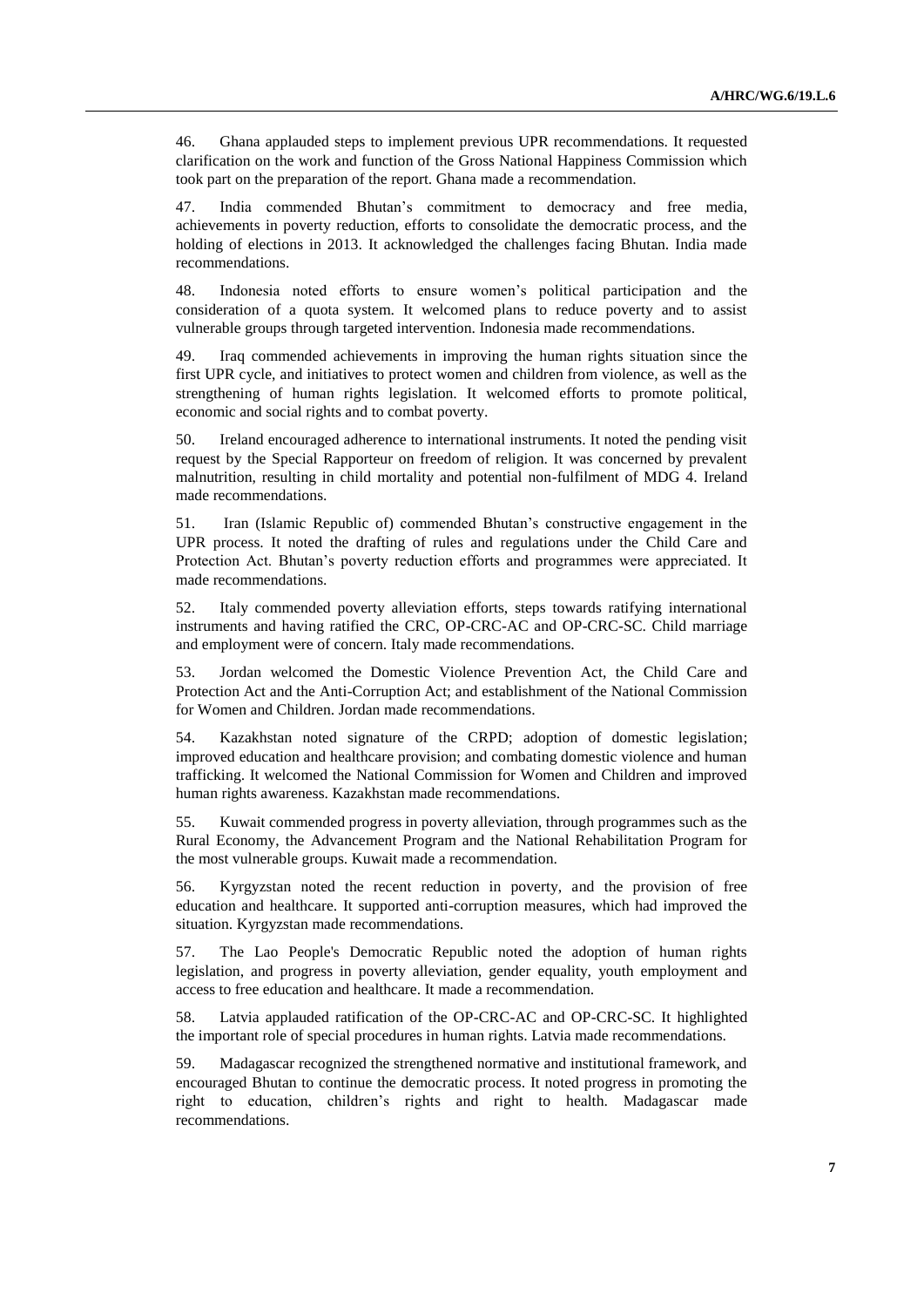60. Malaysia appreciated strengthening of national institutions, as it had previously recommended. It noted the strengthened rule of law and democracy, consolidated by successful elections in 2011 and 2013. Malaysia made a recommendation.

61. Maldives noted progress towards universal education, including for children with disabilities, requiring support from the international community. It noted the improved legislative framework. The Gross National Happiness Index had improved development indices. It made recommendations.

62. In response to women participation in politics, the delegation informed that in line with the current Government's pledge to have legislation on quota for women, the Commission (NCWC) has initiated many activities including establishment of an organization called the Bhutan Network for Empowering Women.

63. With regard to increasing access to justice for women victims of violence, the Domestic Violence Prevention Act 2013 allows domestic violence cases to be filed before the court by not only the Royal Bhutan Police but also by the Victim, Complainant, Protection Officer and the Service Provider. The involvement of the judiciary in issuing the Protection Order to victims also ensures and increases access to justice to the victims.

64. In response to the question on youth unemployment, the delegation informed that the Government is drafting the National Employment Policy; closer coordination between private sector and government agencies to better align skills with job availability; establishment of Business Opportunity and Information Centre (BOIC) to provide credit particularly to Small and Medium Enterprises; and possible overseas employment for youth have been initiated.

65. Mauritius welcomed the 2013 parliamentary elections. An improved institutional framework was supported by resources and legislation. Primary education was free and compulsory; and happiness was recognized as a development paradigm. Mauritius made a recommendation.

66. Mexico welcomed civil society participation in preparing the National Report. It expressed concern regarding the lack of ratification of international instruments, including ICCPR, CAT and the Rome Statute. Mexico made recommendations.

67. Mongolia highlighted strengthened democracy and rule of law; and new legislation promoting judicial independence and legal reform. It welcomed signature of the CRPD and urged become a party to other instruments. Mongolia made a recommendation.

68. Montenegro noted efforts to improve the institutional and legislative framework. It asked about plans to improve cooperation with international human rights mechanisms; and to prevent domestic violence and harmful traditional practices. Montenegro made recommendations.

69. Morocco commended promotion of "national happiness". It asked how Bhutan would combat youth unemployment; and for details of planned sustainable solutions to challenges related to education, healthcare, infrastructure and economy. Morocco made a recommendation.

70. Myanmar welcomed efforts towards poverty eradication, and Government programmes to provide free education until Grade 10. It noted new human rights legislation. Myanmar made recommendations.

71. Nepal applauded efforts to strengthen democracy, combat gender-based violence and enhance female representation in decision making. Repatriation of refugees was the only solution to the refugee crisis, and it urged Bhutan to cooperate. Nepal made recommendations.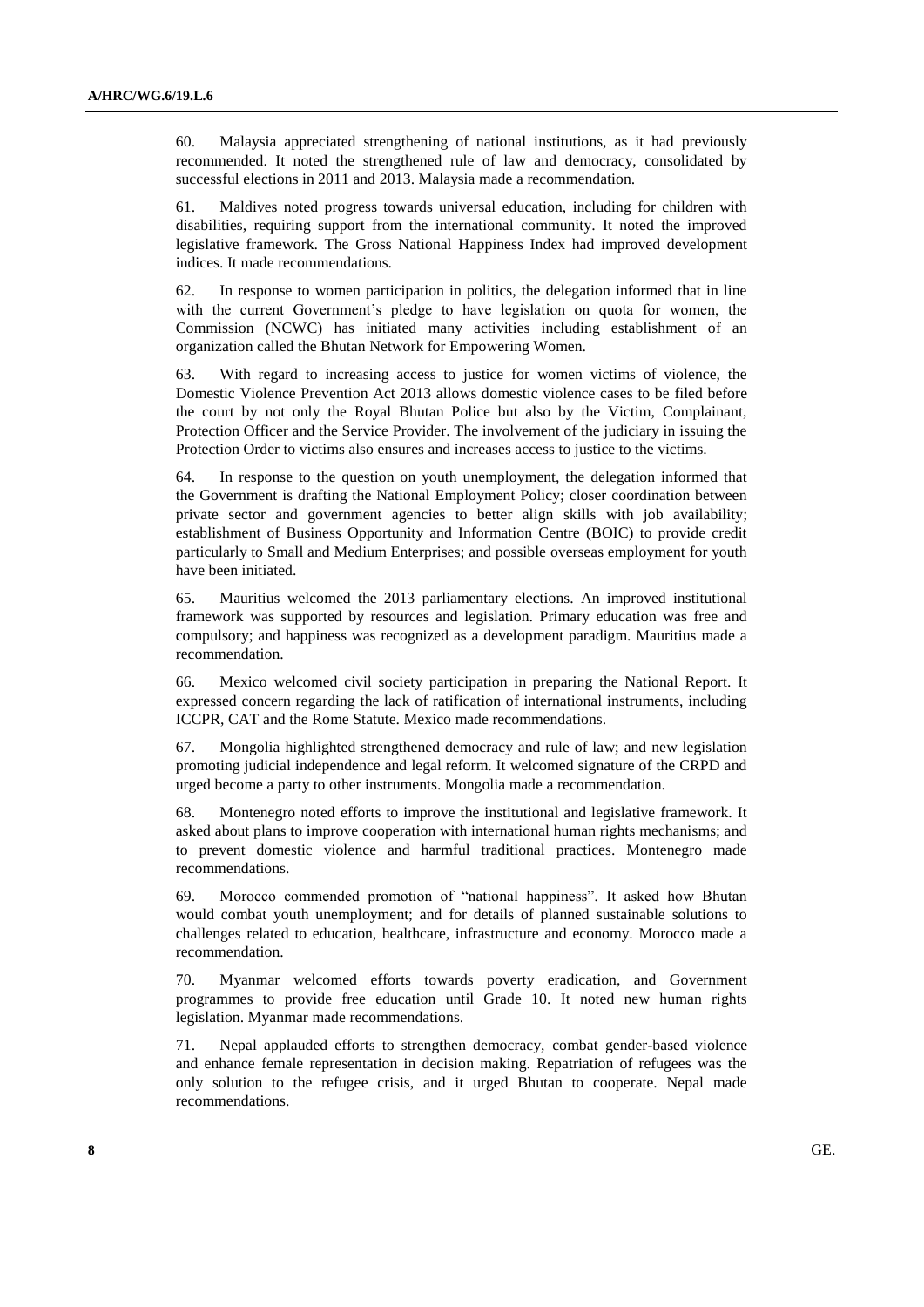72. The Netherlands commended Bhutan on its transition to a democratic constitutional monarchy, and efforts to achieve the MDGs. It was concerned that refugees wishing to return to Bhutan could not. It made recommendations.

73. Nicaragua recognized progress towards improving human rights, and commended support from the international community. It noted the Domestic Violence Prevention Act and The Child Care and Protection Act. Nicaragua made recommendations.

74. Oman noted the enactment of national legislation and efforts towards achieving the MDGs. Improving economic conditions, tackling unemployment, alleviating poverty and providing healthcare and education were national priorities. Oman made a recommendation.

75. Pakistan commended enactment of several new laws to advance human rights. It welcomed measures towards environmental conservation, which promoted development and economic rights. Pakistan made recommendations.

76. Paraguay noted the reduction in poverty, and welcomed legislation on domestic violence, creation of institutions to protect women and children, and programmes to protect vulnerable groups and empower local government. Paraguay made recommendations.

77. Peru appreciated efforts to consolidate democracy and the rule of law. It welcomed measures to promote economic, social, cultural, civil and political rights. It encouraged international cooperation to face remaining challenges. Peru made recommendations.

78. Philippines acknowledged Bhutan's commitment to the rule of law; and to combat domestic violence, the gender gap in tertiary education and women's participation in politics. It noted legislation on human trafficking. It urged cooperation on climate change. It made recommendations.

79. Portugal welcomed the invitation to the Special Rapporteur on the right to education, and the adoption of the Domestic Violence Prevention and Child Care and Protection Acts. Gender-based violence was of concern. Portugal made recommendations.

80. Saudi Arabia noted progress in protecting children's rights; access to quality and gender-equal education; and combating domestic violence and human trafficking. It noted creation of the National Commission for Women and Children. It made recommendations.

81. Serbia welcomed laws to protect children's rights and prevent domestic violence, and encouraged their implementation. The National Commission for Women and Children should be able to fulfil its mandate. Serbia made a recommendation.

82. Sierra Leone applauded Bhutan's commitment to strengthening democracy and reducing poverty. Access to healthcare and good governance had improved. Bhutan should combat gender-based violence, increase women's access to justice and reduce youth unemployment. It made recommendations.

83. Singapore noted efforts to further the rule of law; strengthening judicial capacity and human resource development. It recognized improvements to the education system, and equal access thereto. Singapore made recommendations.

84. Slovenia welcomed the signing of the CRPD. It noted that the high incidence of child marriage was a major contributory factor to the significant number of low birth weight babies. Slovenia made recommendations.

85. Solomon Islands commended efforts to mainstream gender in development plans and policies and the commitment to collaborate with and support civil society organizations, given their critical role in advancing human rights. It made recommendations.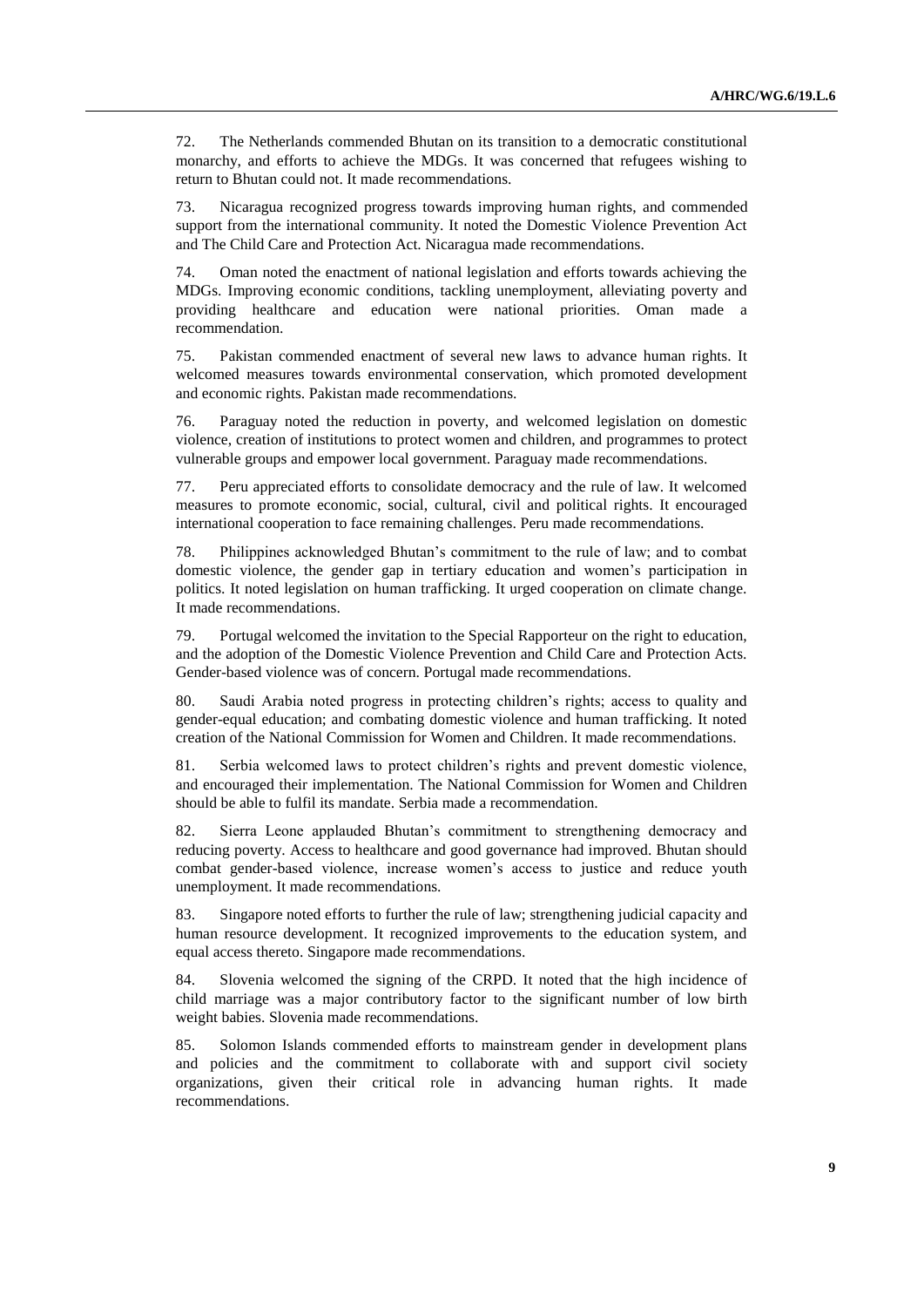86. South Africa commended the priority given to environmental conservation, socioeconomic development, the preservation of culture and good governance. It encouraged further efforts to counter noncommunicable diseases and to promote, protect and fulfil human rights. It made recommendations.

87. South Sudan noted the commitment to strengthening the promotion and protection of human rights through the adoption of relevant legislation. It applauded initiatives to enhance democracy, notably through public awareness raising programmes. It made a recommendation.

88. Spain welcomed measures to promote inclusive education, especially for persons with disabilities, and efforts to combat gender-based violence. It was concerned about discrimination on grounds of sexual orientation. It made recommendations.

89. Sri Lanka was encouraged by progress made towards the MDGs, although challenges remained such as food and nutrition security and chronic malnutrition among a third of children. It noted the commitment to environmental conservation. It made recommendations.

90. The State of Palestine welcomed efforts to ensure that democracy took firm root, but noted challenges remained. The higher than national average youth unemployment rate also remained a concern. It made recommendations.

91. The Sudan highlighted Bhutan's alternative development model – Gross National Happiness – which placed emphasis on a more holistic approach to development, with people at the centre. Sudan made a recommendation.

92. Switzerland welcomed progress made in strengthening the democratic process. It remained concerned about the situation of Bhutanese refugees in Nepal and that certain ethnic groups continued to suffer discrimination in Bhutan. Switzerland made recommendations.

93. The United Republic of Tanzania commended achievements in the successful elections, development plans, economic development, education, health care, food and nutrition security and youth unemployment. It made a recommendation.

94. Thailand welcomed the significant role played by the National Commission for Women and Children and the signing of the CRPD in 2010. It noted remaining challenges, including illegal immigrants and macroeconomic management. Thailand made recommendations.

95. Timor-Leste welcomed budgetary allocations to education and health and the priority given to guaranteeing free health services and primary education for all. It lauded progress made towards gender equality in education. It made recommendations.

96. Tunisia encouraged Bhutan to continue the Prime Minister's weekly meetings with the people, and to ensure that human rights defenders, journalists and other actors were able to carry out their activities. Tunisia made a recommendation.

97. Turkey welcomed the adoption of relevant legislation and progress towards strengthening the judiciary and combating corruption, gender equality in education, meeting the needs of vulnerable children, reducing poverty and achieving food security. Turkey made recommendations.

98. Turkmenistan welcomed the strengthening of legislative, institutional and policy mechanisms for the promotion and protection of human rights, including the adoption of relevant legislation, and improvements to prison conditions. Turkmenistan made recommendations.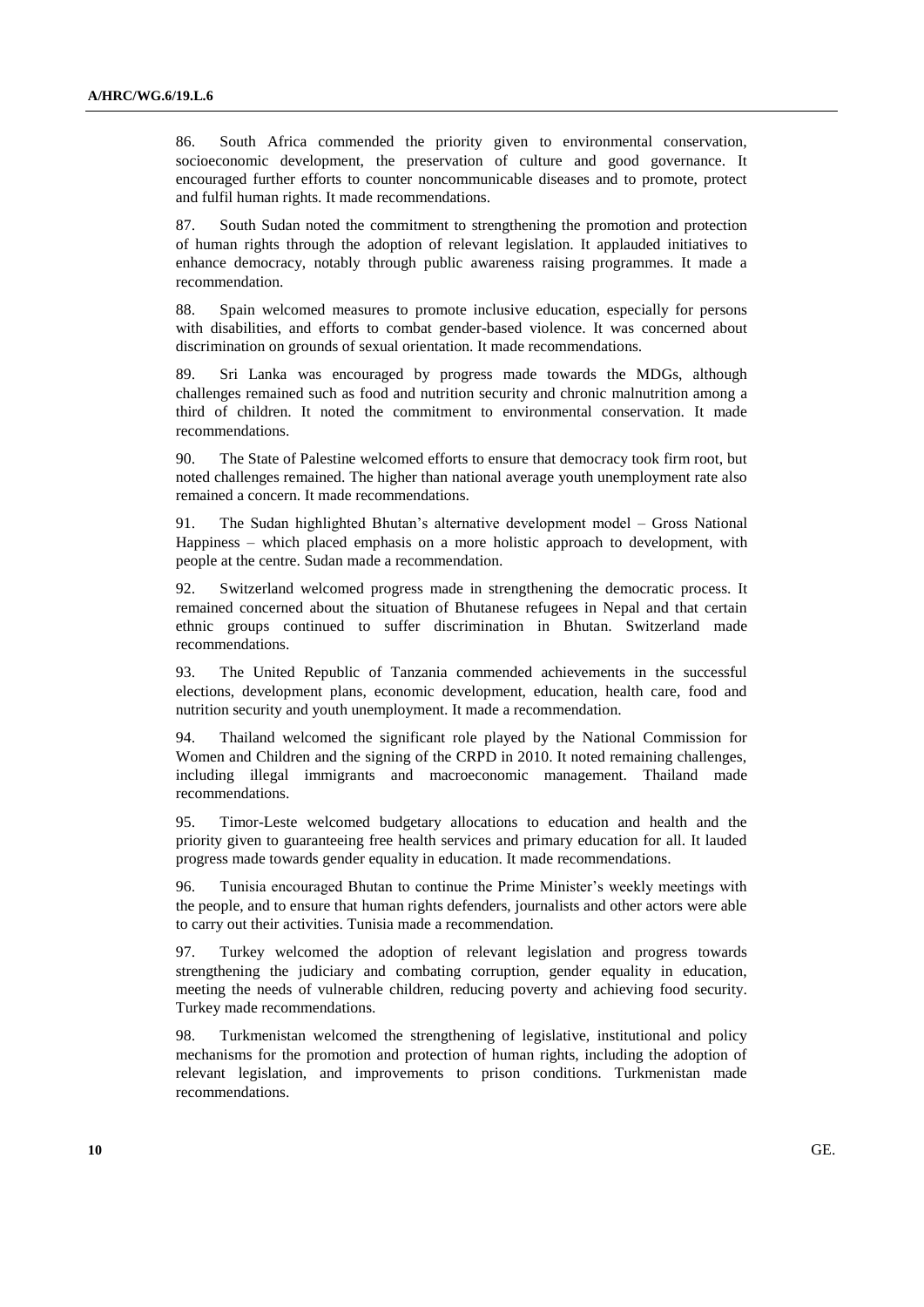99. Uganda highlighted achievements, including the provision of free health care and primary education for all, a social safety net system for vulnerable groups and progress made towards the MDGs. Uganda made recommendations.

100. United Arab Emirates welcomed progress made towards the MDGs and efforts to ensure social equality and guarantee the rights of all citizens, including social and economic rights. It made a recommendation. It made a recommendation.

101. The United Kingdom of Great Britain and Northern Ireland welcomed the adoption of relevant legislation and calls by the National Commission for supporting women through economic empowerment. It noted concerns about early marriage and violence against women. It echoed calls for Bhutan to develop media self-regulatory mechanisms and adopt freedom of information legislation. It made recommendations.

102. The United States of America commended strides made by Bhutan in its democratization agenda. It was disappointed at the failure to allow the return of ethnic Nepali-Bhutanese refugees from camps in Nepal. It was concerned that laws and practices restricted religious freedom and that the Criminal Code criminalized consensual sexual acts between same-sex adults. It made recommendations.

103. Uruguay commended institutional and legislative changes and efforts to strengthen the judiciary and democracy. It encouraged Bhutan to invite special procedures to visit the country. Uruguay made recommendations.

104. The Bolivarian Republic of Venezuela welcomed institutional and legislative measures to improve the management of public services, with the involvement of all stakeholders, and initiatives to reduce poverty and provide free health care services. It made recommendations.

105. Viet Nam congratulated Bhutan on its efforts to uphold the rule of law, strengthen democracy and ensure the enjoyment of human rights and fundamental freedoms by its people. It made recommendations.

106. Yemen noted that, despite numerous challenges, Bhutan had enacted legislation to promote and protect human rights and strengthen the judiciary, and that it had built capacity and raised awareness of human rights. Yemen made a recommendation.

107. Zambia commended the enactment of key human rights legislation and efforts to provide free health care and education and protect marginalized people. It encouraged continued efforts to promote and protect human rights. Zambia made recommendations.

108. Afghanistan appreciated Bhutan's steps taken to promote economic and social rights. It recognized the important role of the National Commission for Women and Children in promoting and protecting the rights of women, children and the disadvantaged and the increasing number and role of civil society organizations. Afghanistan made recommendations.

109. Algeria welcomed the adoption of domestic violence, child protection and anticorruption legislation and the creation of commissions responsible for human rights, women's issues, children's issues and gender equality. Algeria made recommendations.

110. Argentina encouraged Bhutan to ratify the CRPD and to accede to the remaining international instruments to which it was not party. It recognized Bhutan's concern for and commitment to women's rights. Argentina made recommendations.

111. Armenia encouraged ratification of the CRPD and other international conventions, particularly the Convention on the Prevention and Punishment of the Crime of Genocide. It was concerned about the number of young people who had never attended school. Armenia made recommendations.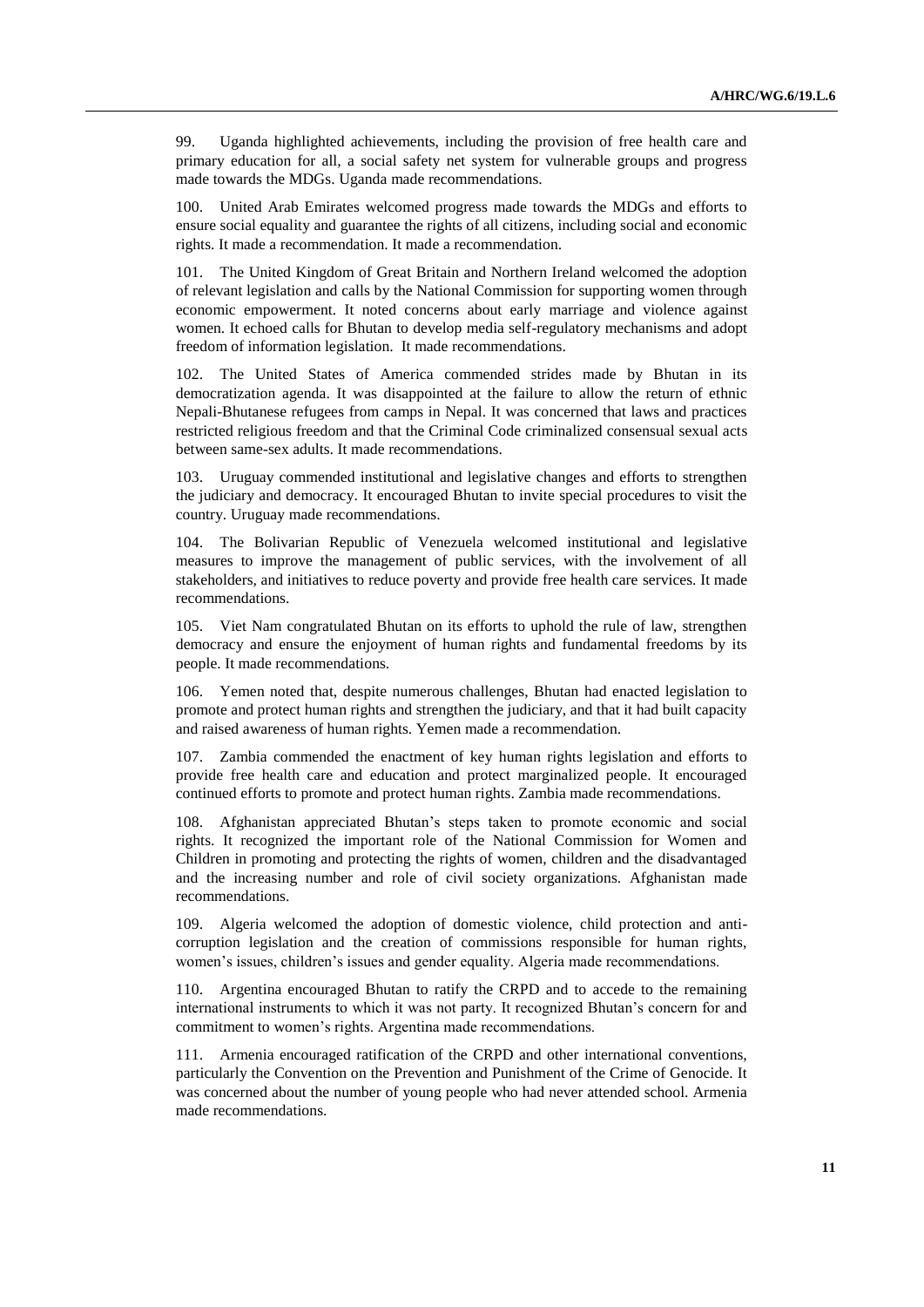112. Australia commended the successful 2013 elections, achievements towards the MDGs, the commitment to improving living standards and legal reform addressing human rights. It remained concerned about Nepali-Bhutanese refugees. Australia made recommendations.

113. In response to the questions raised regarding freedom of religion, the delegation explained that the Bhutanese people have the freedom to embrace and practice any religion of their choice, provided it is a choice made out of free will. The delegation referred to the Article 7(4) of the Constitution, which guarantees the right to practice any religion provided a person is not compelled to belong to another faith by means of coercion or inducement.

114. Regarding questions relating to electoral issues, the delegation explained that the Bhutanese citizens who are not less than 18 years of age can vote. However, as per the Constitution and Election Act of Bhutan (2008) a member of the Royal Family and religious personalities or religious institutions can neither participate in the electoral process nor join a political party as they are elevated to remain above politics and without patronizing any party or candidate in an election. The delegation responded that ECB is an independent entity as stipulated in the Constitution and the Election Act.

115. Regarding the issue of the issue of the people in the refugee camps in eastern Nepal, the delegation explained that the problem is not a straight forward refugee situation but one arising from illegal immigration of economic migrants. The root cause of the problem is in the massive movement of destitute people in our region caused by extreme poverty, environmental degradation and political instability. Even today, Bhutan has over 130,000 non-Bhutanese workers in the country which is more than in the 1990s. Some of them are getting married to local people in order not to leave the country while some others are even demanding citizenship. The governments of Bhutan and Nepal had agreed that there were all kinds of people in the camps, including non-Bhutanese people. The delegation appreciated the third country resettlement by the Core Group of countries.

116. Responding to the questions regarding child rights, the delegation explained that Bhutan is a member of the South Asian Initiative to End Violence against Children and works to address child protection issues, such as child marriage, corporal punishment and harmful traditional practices.

117. In conclusion, the delegation thanked all the member states for their participation. Bhutan valued the recommendations received and stated that it will give serious consideration to them.

# **II. Conclusions and/or recommendations**

118**. The recommendations formulated during the interactive dialogue listed below enjoy the support of Bhutan:**

118.1**. Ratify the Optional Protocol to the Convention on the Rights of the Child on the sale of children, child prostitution and child pornography, the Optional Protocol to the Convention on the Rights of the Child on the involvement of children in armed conflict (Chad);**

118.2**. Continue to review national legislation in order to ensure that it is in line with the State's international human rights obligations (Turkmenistan);**

<sup>\*\*</sup>Conclusions and recommendations will not be edited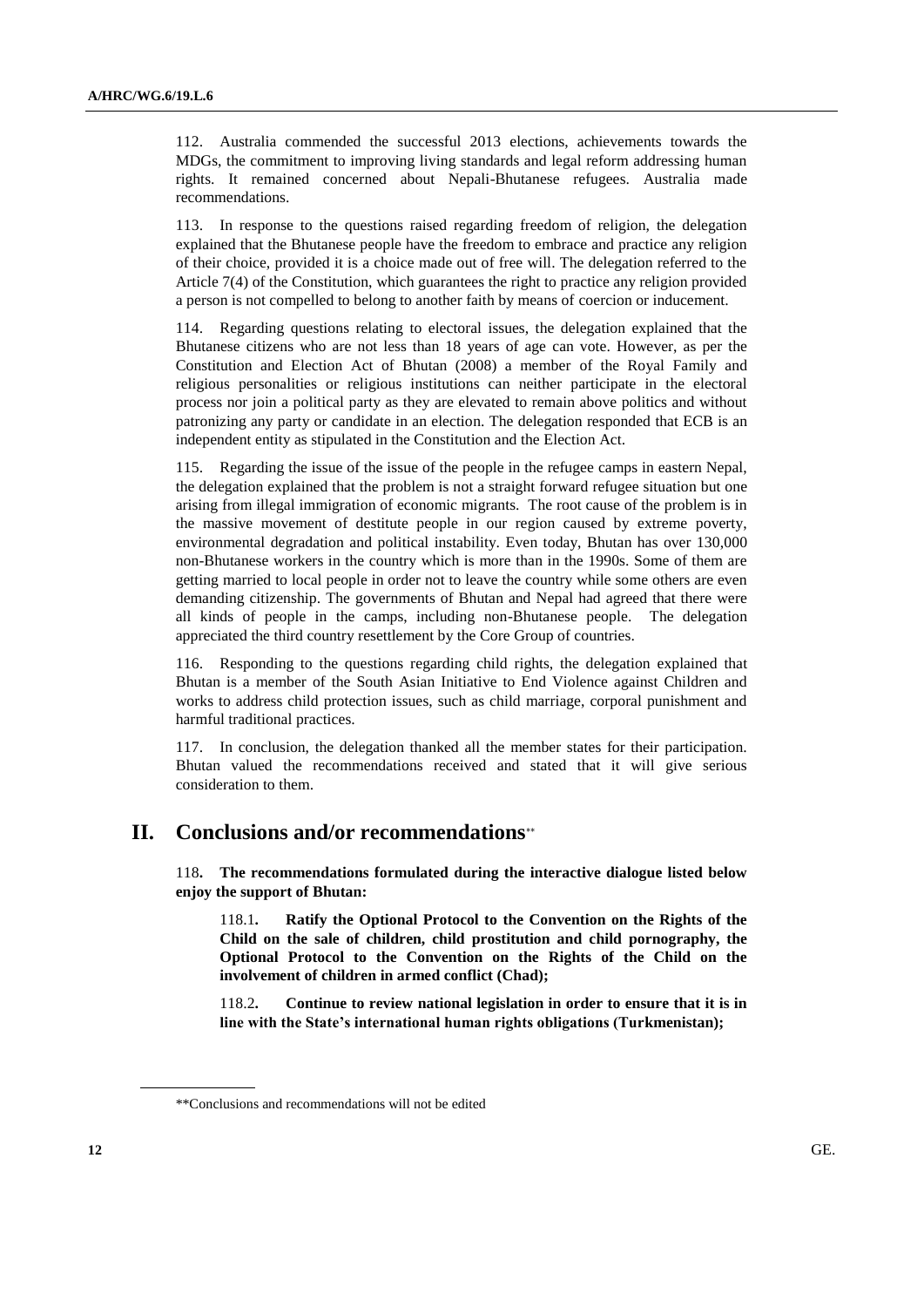118.3**. Establish a National Child Welfare Committee, as provided for by the Child Care and Protection Act (South Africa);**

118.4**. Establish an effective organization within the Government for implementing the child protection programme as an initial step (Turkey 1);**

118.5**. Continue providing assistance to the National Commission for Women and Children through capacity building and providing additional human resource and technical expertise (Afghanistan);**

118.6**. Further its endeavours with regard to the smooth and productive activity of the Women and Child Protection Division within the country (Azerbaijan);** 

118.7**. Step up efforts on monitoring and evaluation of the activities related to women's empowerment and child protection through development of appropriate monitoring system (Belarus);**

118.8**. Strengthen the monitoring and evaluation efforts of women's empowerment and child protection through development of appropriate monitoring mechanism (Ethiopia);**

118.9**. Continue developing the institutional framework with respect to the promotion and protection of human rights (Jordan);**

118.10. **Pursue its commitment to develop human resources and to strengthen national social and political institutions in order to enhance its capacity to fulfil its international human rights obligations (Timor-Leste);**

118.11**. Strengthen its national efforts in promoting human rights education and training (Egypt);**

118.12. **Continue to seek assistance from the United Nations system and the international community in order to promote human rights awareness throughout the country (Timor-Leste);**

118.13. **Continue its cooperation with the UN and other International Organizations to overcome the remaining constraints and challenges (Lao People's Democratic Republic);** 

118.14. **Request to the international community the necessary help and technical assistance to meet its obligations under international Conventions and Treaties (Morocco);**

118.15. **Continue with its efforts to implement its international human rights obligations (Pakistan);**

118.16. **Call for technical assistance for capacity building to fulfil international treaty reporting obligations (Uganda);**

118.17. **Continue its policies in improving women rights (Jordan);**

118.18. **Ensure the protection and advancement of women's rights, especially in rural areas, and, in particular, promoting wider participation of women in politics and decision-making on national and local levels and strengthening combating violence against women and children (Czech Republic);**

118.19. **Pay further attention to the issue of domestic violence, gender gap in tertiary education and women's participation in politics (Kyrgyzstan);**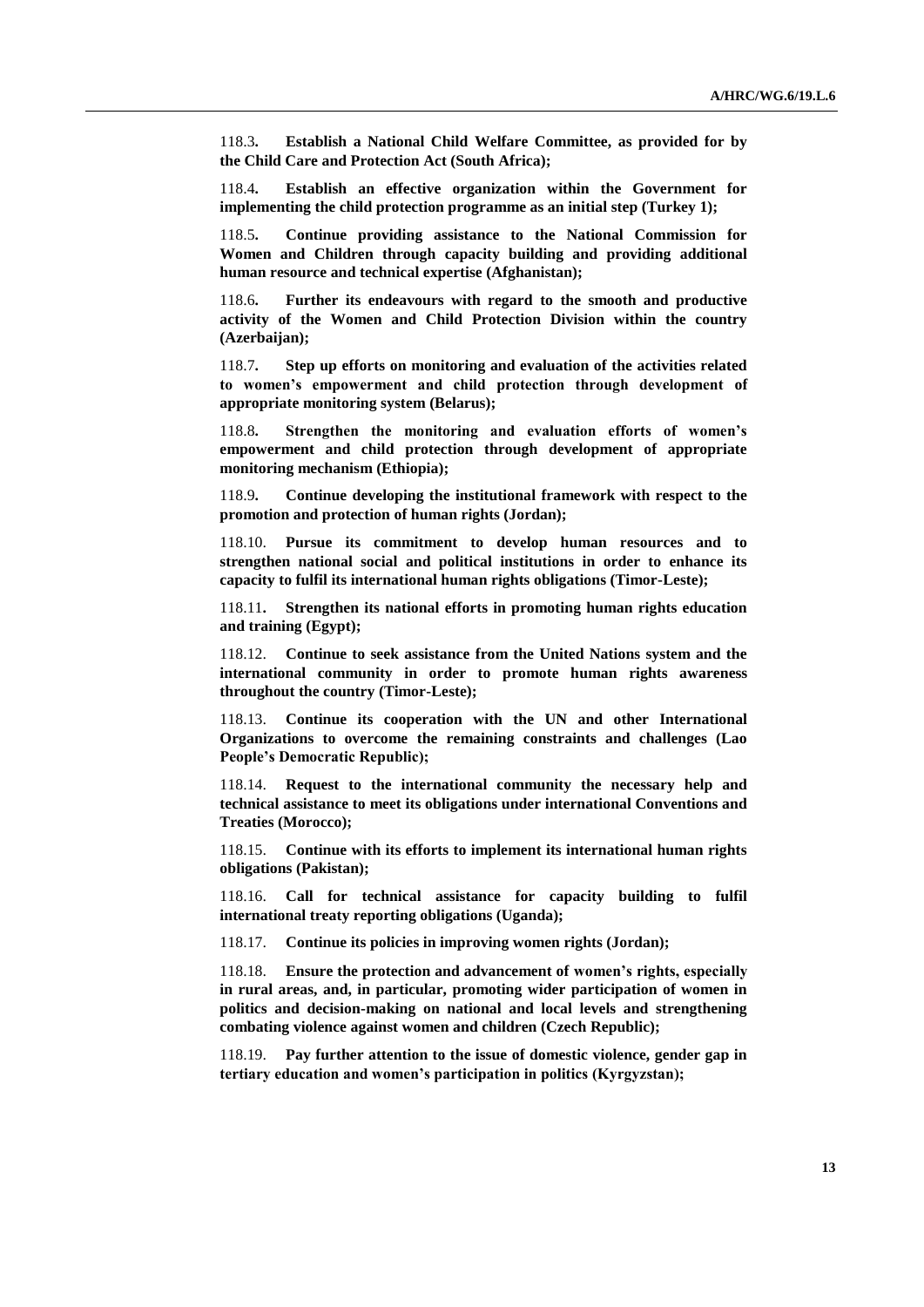118.20**. Formulate awareness raising activities in the efforts to prevent the practice of child marriage and to consider improving the availability of antenatal and postnatal services to women (Slovenia);**

118.21. **Continue taking the necessary measures to promote the rights of the child and women (Nicaragua);**

118.22. **Take further measures to address violence against women and shortcomings concerning the enjoyment of rights by women and girls (Portugal);** 

118.23. **Continue its efforts to raise awareness in rural communities about marriage laws and the dangers of child, early and forced marriage (Canada);**

118.24. **Continue to provide all necessary needs of vulnerable children, and especially children from poor socio-economic backgrounds (Islamic Republic of Iran);**

118.25. **Continue the efforts in provision of social care for children at risk, especially those who belong to socio-economically poor backgrounds (Yemen);** 

118.26. **Continue the efforts to promote children's rights and the right to education (Saudi Arabia);**

118.27. **Apply the law of 2011 in relation to the protection of children (Madagascar);**

118.28. **Take measures to effectively implement the Plan of Action for the Protection of Children (Bolivia (Plurinational State of));** 

118.29. **Expedite the preparation and adoption of norms and regulations to implement the provisions of the Child Adoption Act and the 2011 Act on Child Care and Protection (Bolivia (Plurinational State of));** 

118.30. **Continue with the measures to improve the conditions of access to education for all without discrimination and to health services (Algeria);**

118.31. **Continue to give priority attention to the protection of women and children from domestic violence, including by implementing and closely monitoring the impact of the Domestic Violence Prevention Bill (Germany);** 

118.32. **Adopt measures to combat violence against women, including domestic violence (France);**

118.33. **Strengthen the measures to combat gender-based violence, particularly by emphasizing awareness raising in education and supporting programmes for the economic empowerment of women, especially in rural areas (Spain);** 

118.34. **Continue to enhance its engagement with its regional and international partners to facilitate building of capacities in countering domestic and gender-based violence and human trafficking, especially of women and children (Philippines);** 

118.35. **Continue efforts to prevent and combat trafficking in human beings, including in the framework of training of professionals and increasing the level of awareness (Belarus);**

118.36. **Increase its efforts to prevent unacceptable forms of child labour (Italy);**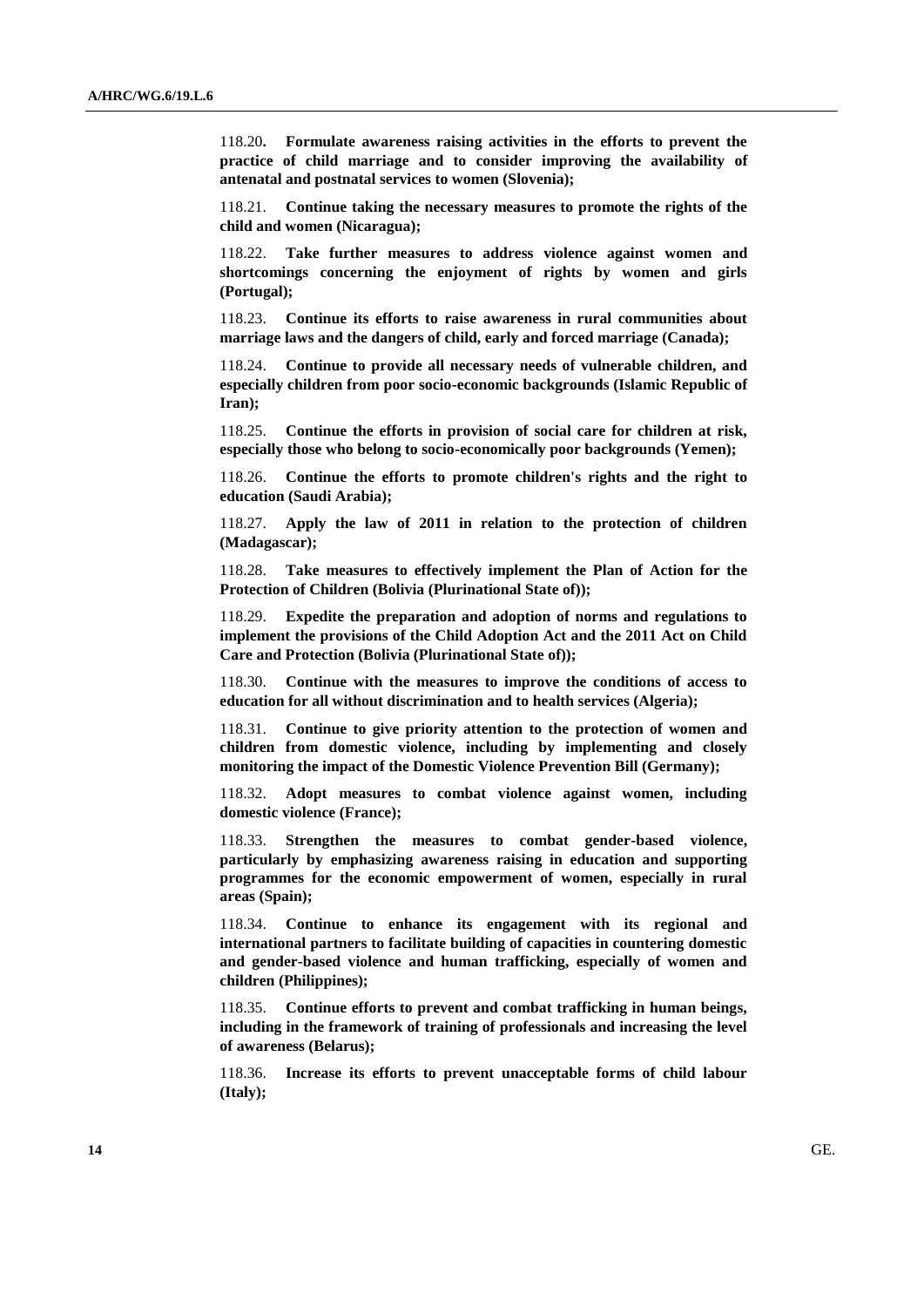118.37**. Carry on the measures to ensure the effective and impartial enforcement of the laws and to end impunity in cases of domestic violence (Argentina);** 

118.38. **Continue to improve the rule of law and undertake further measures to enhance the capacity of its law enforcement agencies (Singapore);**

118.39. **Strengthen the rule of law and good governance, including capacity building for the law enforcement system and national institutions on human rights (Viet Nam);** 

118.40. **Take steps to expedite public access to information through the Right to Information Bill (India);**

118.41. **Facilitate the growth and development of the civil society organizations (CSOs) in the country (Afghanistan);**

118.42. **Pursue efforts towards a solid democratic culture, particularly the participation of women in political life and in senior civil service posts (Switzerland);**

118.43. **Continue developing a longstanding democratic culture including by increasing the participation of women in decision making and intensifying efforts to strengthen accountability (State of Palestine);**

118.44. **Take further steps in promoting political participation of women (Kazakhstan);**

118.45. **Continue its advocacy campaign to encourage greater women's participation in the political process at the national and local levels (Indonesia);** 

118.46. **Take measures to increase the political participation of women (India);**

118.47. **Encourage greater participation of women in the political process (Malaysia);**

118.48. **Develop gender policies that allow a wider participation of women in politics (Paraguay);** 

118.49. **Undertake campaigns to encourage greater women's participation in politics (Cambodia);** 

118.50**. Review and address gaps in education and training policies and outline strategies to ensure employment growth, improve working conditions and provide equal opportunities (State of Palestine);**

118.51. **Develop a comprehensive national policy and strategic plans to create jobs and provide equal opportunities (Bahrain);**

118.52. **Continue efforts in the initiatives aimed at aimed at fostering economic growth, and continue efforts to enhance employment opportunities (Oman);** 

118.53. **Intensify efforts to implement the National Employment Policy in creating more employment opportunities for the youth population (Islamic Republic of Iran);**

118.54. **Continue to take effective measures in favour of youth employment (China);**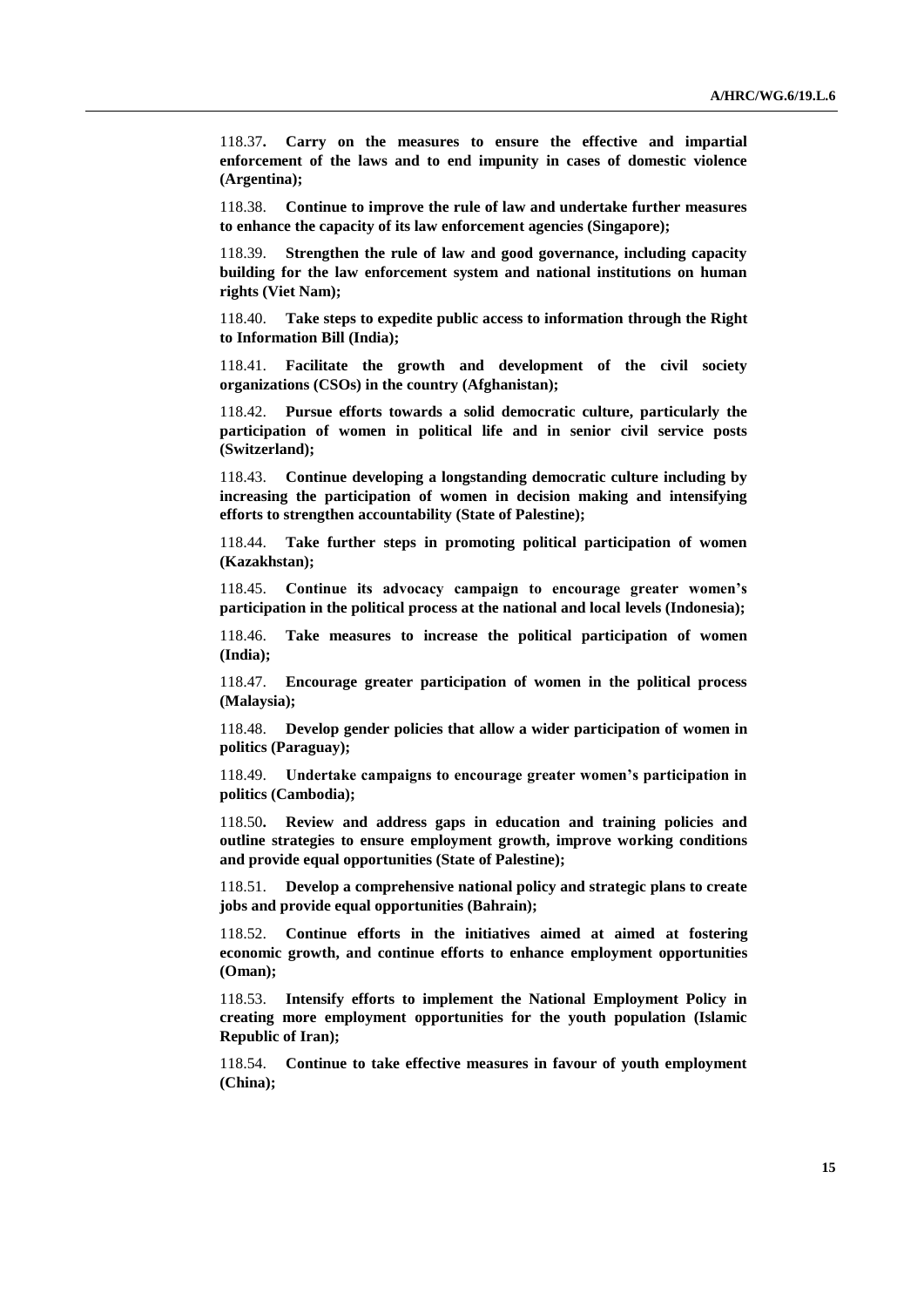118.55. **Continue to implement youth unemployment programmes in order to produce a skilled work force to meet the requirements of the labour market and promote youth entrepreneurship (Brunei Darussalam);**

118.56. **Attach more attention to job creation, especially addressing youth unemployment (Turkey);**

118.57. **Remunerate the internship programmes and accompany them with technical education training processes with shared programs with the country's economic and industrial sector (Mexico);** 

118.58. **Continue the implementation of a more concrete system of social protection, through the initiatives listed in the national report and call on the international community to support those national efforts (Cuba);**

118.59. **Continue the programmes related to poverty reduction and continue the efforts to create a stronger system of social protection (Kuwait);** 

118.60. **Further develop its sound social policies in order to increase the quality of life of its people, particularly in the most needed areas (Venezuela (Bolivarian Republic of));** 

118.61. **Continue to develop its human resources for further harmonizing and mainstreaming international obligations into domestic legislation and practices, with more focus on employment, education, health care, food security and social welfare, especially in rural and remote areas (Viet Nam);** 

118.62. **Continue intensifying its efforts in poverty eradication and economic development with a view to eventually graduate from the LDC category by 2020 (United Republic of Tanzania);**

118.63. **Continue its efforts to further reduce poverty, particularly in rural areas (Cambodia);**

118.64. **Make more efforts to reduce poverty leading to balanced and inclusive growth (China);** 

118.65. **Continue to implement public policies to combat poverty (Paraguay);**

118.66. **Intensify the progress made to eliminate poverty by identifying the critical bottle necks in the society (Eritrea);**

118.67. **Continue its measures on poverty reduction, including reduction of multi-dimensional poverty (Azerbaijan);** 

118.68. **Take concrete measures to reduce Multi-Dimensional Poverty (Islamic Republic of Iran);**

118.69**. Continue addressing the challenges in reducing Multi-Dimensional Poverty (Myanmar);**

118.70. **Continue to mobilize internal resources and capacity while strengthening cooperation with partners and UN agencies to address poverty challenges (Eritrea);**

118.71. **Promote and protect the rights of peasants and other people working in rural areas (Bolivia (Plurinational State of));**

118.72. **Step up its efforts to further reduce poverty, particularly in rural areas (Indonesia);**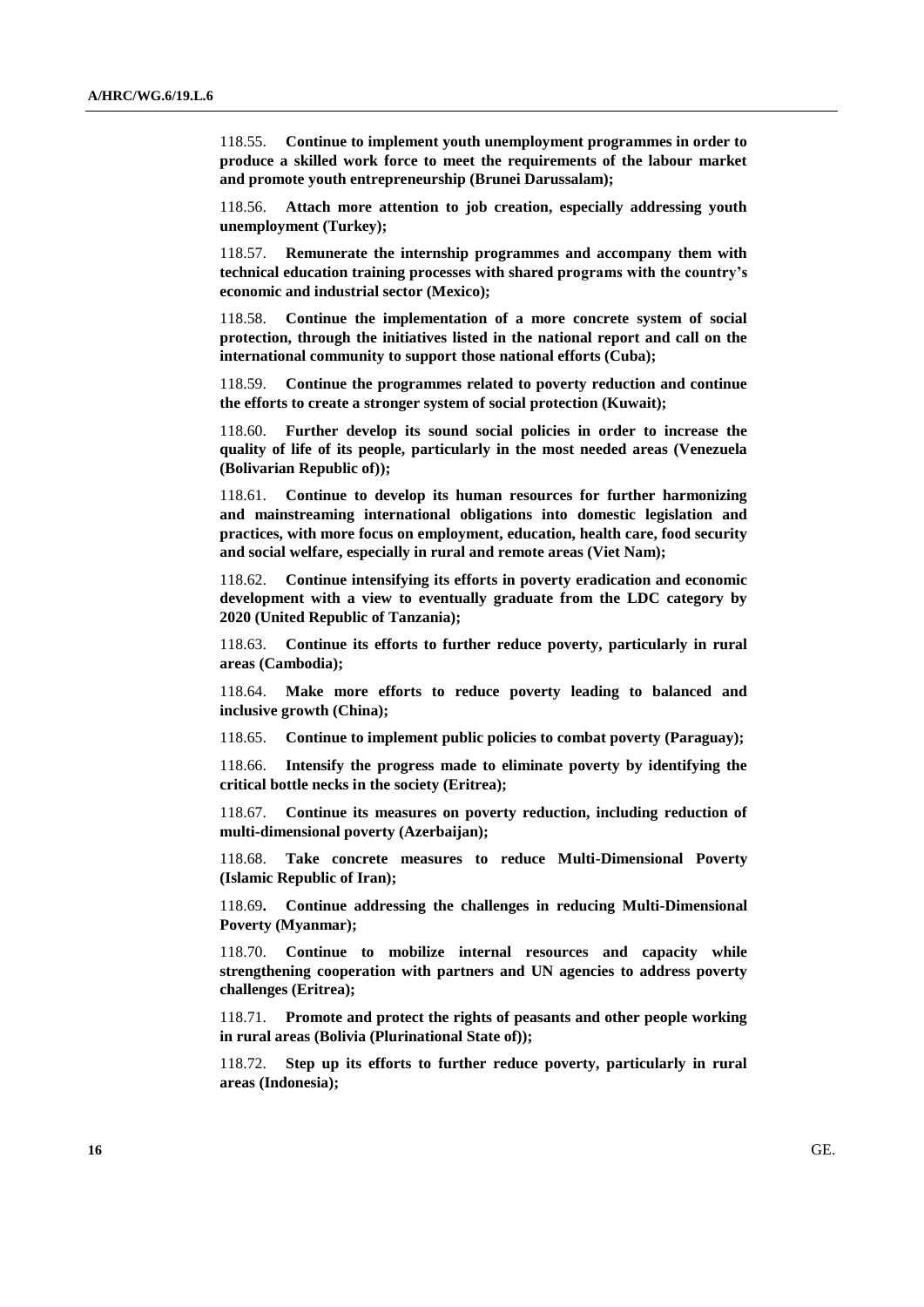118.73. **Allocate sufficient resources for potable water projects especially in rural and marginalized areas (Mexico);** 

118.74. **Continue the process of strengthening free health care and free education in remote areas as well as strengthening the "kidu" welfare system for the benefit of vulnerable populations (United Arab Emirates);**

118.75**. Continue to provide free health services, fully implementing the consolidated National Health Policy, which was launched in July 2011 (Democratic People's Republic of Korea);**

118.76. **Further consolidate its successful health programmes that provide medical care that is universal, free and of quality for all Bhutanese (Venezuela (Bolivarian Republic of));** 

118.77. **Continue its efforts to improve the quality of health services for mothers and children including the education of pregnant women and mothers with a view to decreasing maternal and neonatal mortality rate and to seek the assistance of the international community with a view to providing better health services to its people (Mauritius);**

118.78. **Adopt a comprehensive approach to include providing a healthy environment, safe water and sanitation and proper childcare, encouraging exclusive breastfeeding and improving the education and the health of mothers, in order to reduce the mortality rate of children under five (Ireland);** 

118.79. **Share its experiences in provision of free education to all children (Democratic People's Republic of Korea);** 

118.80. **Continue the ongoing efforts of promoting inclusive education (Eritrea);**

118.81**. Further develop the quality education policies in the country, paying special attention to providing school services to children in remote and difficult locations (Kazakhstan);**

118.82. **Strengthen the Government's efforts to eliminate illiteracy, particularly in remote and difficult locations (Kyrgyzstan);**

118.83. **Continue to improve its education system and ensure equitable access to quality education for its people (Singapore);**

118.84. **Continue taking measures to further promote and guarantee the right to education in the country, and particularly to increase the school attendance among young people (Armenia);** 

118.85. **Take further measures to address the decline of female enrolment in schools, in order to ensure that young women complete their secondary education (Portugal);** 

118.86. **Continue programmes aimed at improving the level of education with financial support, especially for girls belonging to poor families (Bahrain);**

118.87. **Further address the gender disparity in enrolment rates at the tertiary level (Myanmar);**

118.88. **Make use of the educational process to share the culture of human rights and raise awareness of those rights (Saudi Arabia);**

118.89. **Continue its efforts in enhancing the access to quality education for all its young citizens, especially those with special needs (Brunei Darussalam);**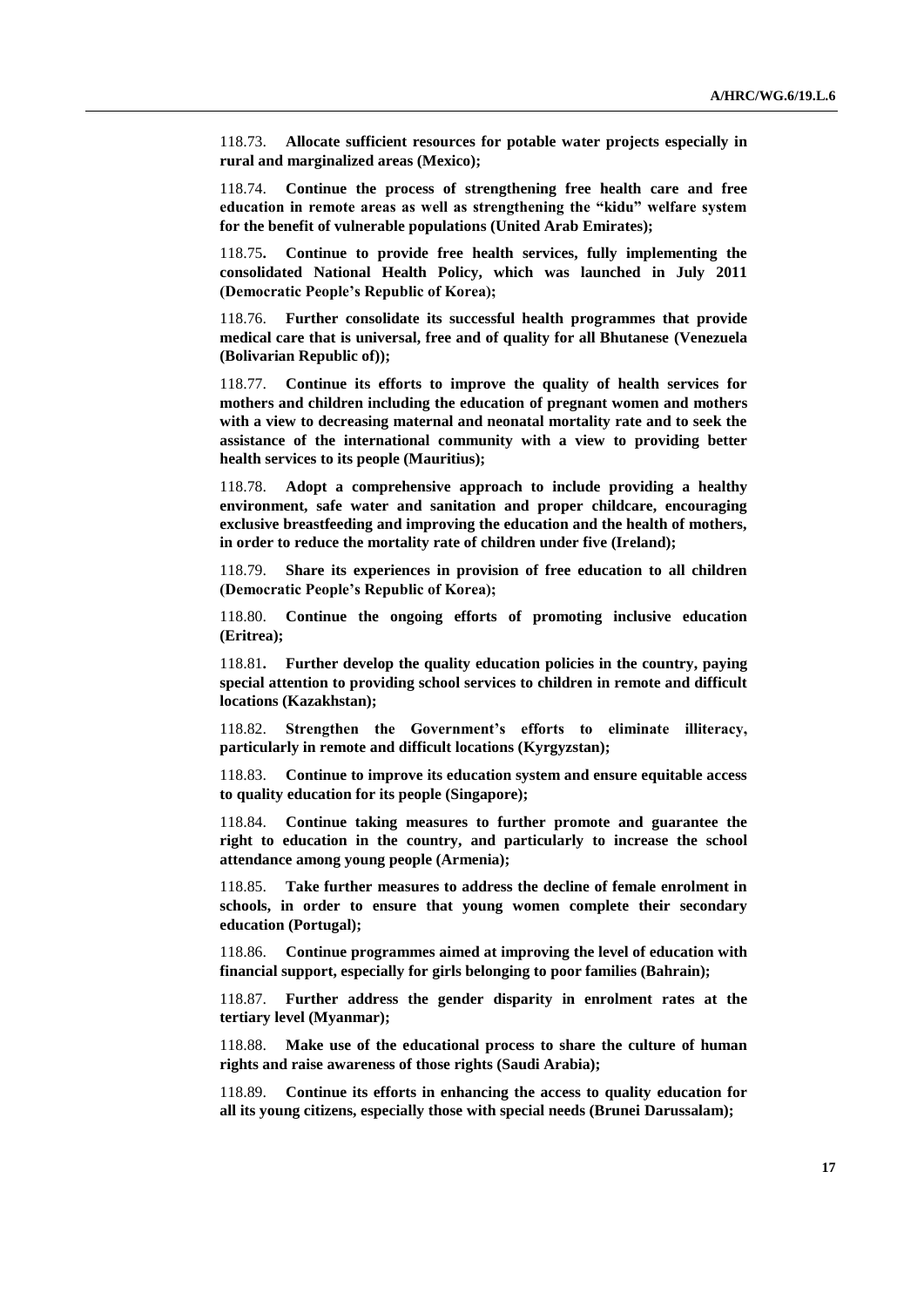118.90. **Work closely with the international community towards the priority goal of education for all, especially children with disabilities (Maldives);**

118.91. **Continue implementing the Non-Formal Education programme for adults including persons with disabilities (South Sudan);**

118.92**. Further develop the measures permitting the full inclusion of persons with disabilities in the economic, political, social and cultural life, from a human rights-based approach (Spain);**

118.93. **Intensify efforts to operationalize the concept of Gross National Happiness and the tools used to monitor its implementation in the development process (Sudan);** 

118.94. **Continue to strengthen measures to achieve progress in the areas identified in its national development plan, through appropriate means (Sri Lanka);** 

118.95. **Request development assistance to achieve the MDGs goals (Ethiopia);** 

118.96. **Continue its fight against poverty and the negative impacts of climate change with the support from international community (Bangladesh);** 

118.97. **Continue to avail technical assistance and international cooperation in its efforts on disaster management and preparedness, as well as climate change mitigation (Maldives);** 

118.98. **Develop and submit proposals for capacity development assistance in disaster management. Such a proposal may include as an example, strengthening the knowledge of relevant national stakeholders on the impact of climate change and of sound disaster management from a human rights perspective (Solomon Islands);** 

118.99. **Continue to strengthen its efforts in environmental conservation, which contributes towards the global efforts at safeguarding the common heritage of humankind (Sri Lanka);** 

118.100. **Continue to strengthen its efforts for environmental conservation, which contributes significantly to global efforts to safeguard the common heritage of mankind (Pakistan);** 

118.101. **Request for technical assistance and cooperation as deemed appropriate, from the international community including relevant UN and other specialized agencies with a view to ensuring the promotion and protection of the full spectrum of human rights of its people (Mongolia1);** 

118.102. **Call for technical assistance for gender development, women's empowerment, child protection, prevention of trafficking in persons and disaster management (Uganda);** 

118.103**. Continue its efforts in the strengthening of its anti-corruption legislation and institutional framework (Azerbaijan).**

119. **Bhutan considers that recommendation 118.1 above is already implemented.**

120. **The following recommendations will be examined by Bhutan which will provide responses in due time, but no later than the 27th session of the Human Rights Council in September 2014:**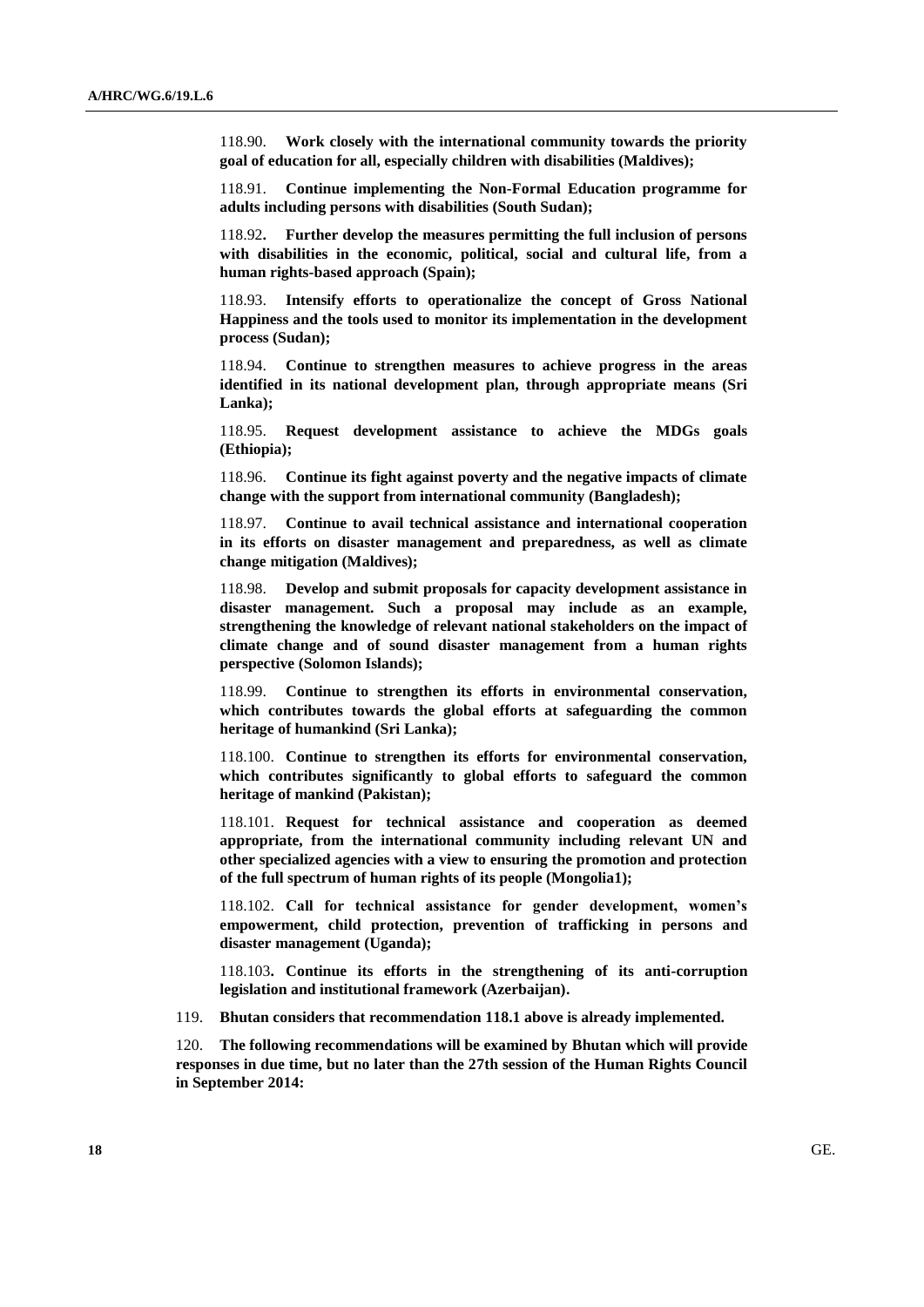120.1**. Continue extending its international commitments and consider ratification of International Covenant on Civil and Political Rights (Latvia 1a); Continue its efforts to establish a legal framework to protect human rights by ratifying core instruments, especially ICCPR, (France); Take steps to ratify the core human rights conventions, in particular, the ICCPR, (Sierra Leone); Ratify ICCPR, (Austria); Accede to the international human rights instruments, in particular the Covenant on Civil and Political Rights (Peru); Ratify all core international human rights treaties, most notably the International Covenant on Civil and Political Rights, (Germany); Ratify or accede to the main instruments on human rights, in particular the International Covenant on Civil and Political Rights, (Madagascar); Ratify the international human rights instruments, particularly the International Covenant on Civil and Political Rights, (Algeria); Ratify the other core human rights treaties including the International Covenant on Civil and Political Rights (ICCPR) without delay (Ghana); Ratify ICCPR (Tunisia); Ratify the International Covenant on Civil and Political Rights (ICCPR) (Botswana); Ratify ICCPR (Gabon); Accede to the International Covenant on Civil and Political Rights and its Protocols (Uruguay);**

120.2**. Consider the possibility of acceding to the International Covenant on Economic, Social and Cultural Rights (ICESCR) (Egypt); Consider ratifying and implementing international human rights treaties such as the International Covenant on Economic, Social and Cultural Rights, (Zambia); Continue its efforts to establish a legal framework to protect human rights by ratifying core instruments, especially ICESCR, (France) Take steps to ratify the core human rights conventions, in particular, the ICESCR, (Sierra Leone); Ratify ICESCR (Austria); accede to the international human rights instruments, in particular the Covenant on Economic, Social and Cultural Rights (Peru); Ratify all core international human rights treaties, most notably the International Covenant on Economic, Social and Cultural Rights (Germany); Ratify or accede to the main instruments on human rights, in particular the International Covenant on Economic, Social and Cultural Rights, (Madagascar); Ratify the international human rights instruments, particularly the International Covenant on Economic, Social and Cultural Rights, (Algeria); Ratify ICESCR, (Tunisia); Ratify the International Covenant on Economic, Social and Cultural Rights and its Optional Protocol; (Portugal); Accede to the International Covenant on Economic, Social and Cultural Rights (Uruguay);Sign and ratify the International Covenant on Economic, Social and Cultural Rights and its Optional Protocol (Spain);** 

120.3**. Continue its efforts to establish a legal framework to protect human rights by ratifying core instruments, especially CERD (France); Ratify the Convention on the Elimination of All Forms of Racial Discrimination, signed in 1973, (Peru); Ratify or accede to the main instruments on human rights, in particular the International Convention on the Elimination of All Forms of Racial Discrimination (Madagascar); Ratify CERD (Tunisia); Accede to ICERD (Gabon); Ratify ICERD, (Chad);** 

120.4**. Continue extending its international commitments and consider ratification of Convention against Torture and Other Cruel, Inhuman and Degrading Treatment or Punishment, (Latvia); Take steps to ratify the core human rights conventions, in particular, and the CAT (Sierra Leone); Ratify all core international human rights treaties, most notably the Convention against Torture and Other Cruel, Inhuman or Degrading Treatment or Punishment (Germany); Ratify or accede to the main instruments on human**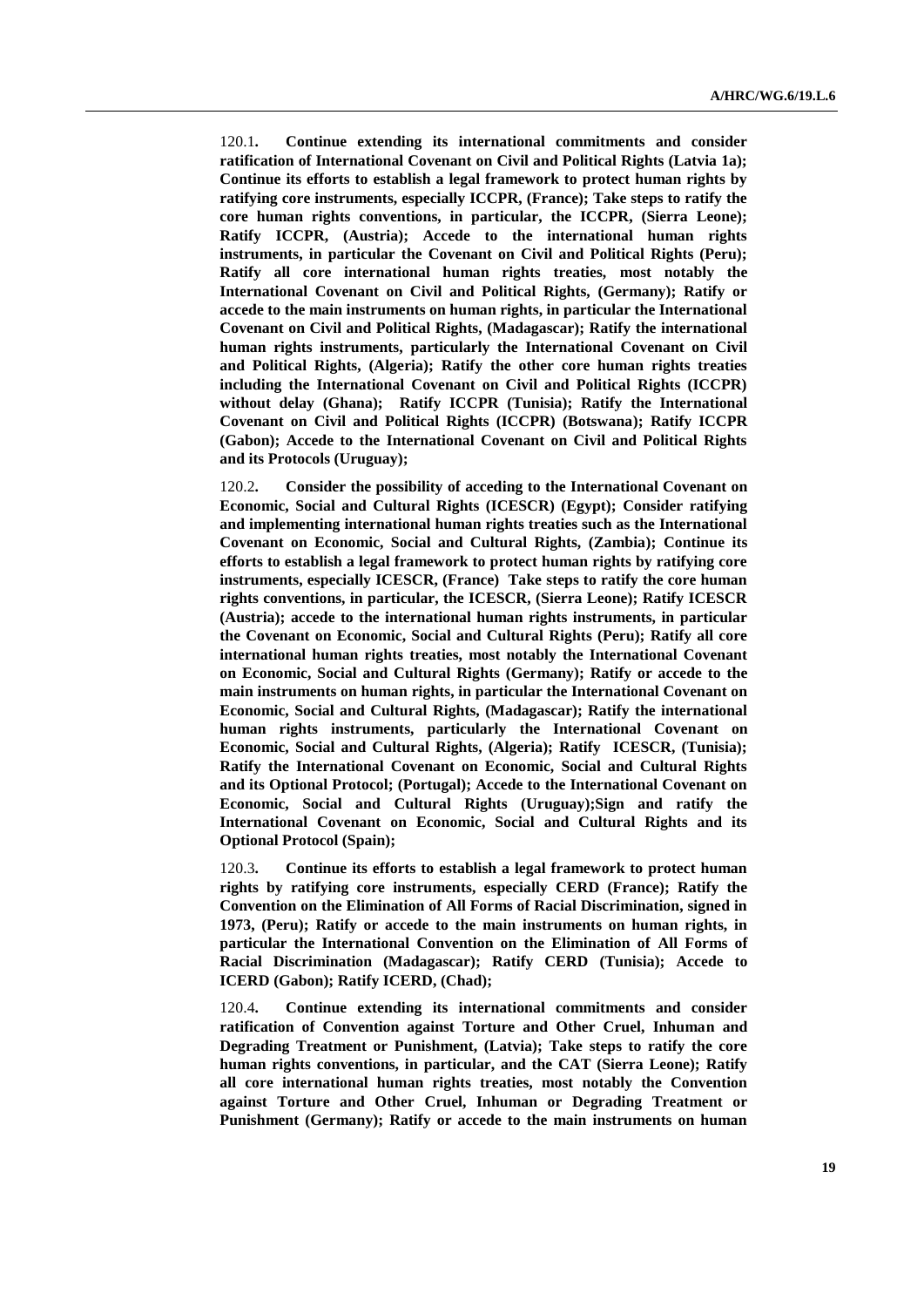**rights, in particular the Convention against Torture and Other Cruel, Inhuman or Degrading Treatment or Punishment, (Madagascar); Ratify CAT (Tunisia); Ratify the Convention against Torture and other Cruel, Inhuman or Degrading Treatment or Punishment, as previously recommended (Denmark); Accede to the Convention against Torture (Uruguay);**

120.5**. Ratify ICCPR, ICESCR and CAT (Switzerland); Ratify the International Covenants on Civil and Political Rights and Economic, Social and Cultural Rights and the Convention Against Torture (United Kingdom of Great Britain and Northern Ireland);**

120.6**. Consider the possibility of acceding to the International Convention on the Protection of the Rights of All Migrant Workers and Members of Their Families (ICRMW) (Egypt); Consider acceding to the International Convention on the Protection of the Rights of All Migrant Workers and Members of Their Families (Philippines); Ratify the international human rights instruments, particularly the International Convention on the Protection of the Rights of All Migrant Workers and Members of Their Families (Algeria); Ratify the other core human rights treaties including the International Convention on the Protection of the Rights of All Migrant Workers and Members of Their Families (ICRMW) without delay (Ghana);**

120.7**. Consider ratifying CRPD at the earliest opportunity (Thailand); Continue its efforts to establish a legal framework to protect human rights by ratifying core instruments, especially CRPD, signed by Bhutan in 2010, (France); Ratify CRPD (Austria); Ratify the international human rights instruments, particularly the Convention on the Rights of Persons with Disabilities (Algeria); Ratify the International Convention on the Rights of Persons with Disabilities and its Optional Protocol (Spain);** 

120.8. **Consider acceding to the International Convention for the Protection of All Persons from Enforced Disappearance (Zambia); Continue its efforts to establish a legal framework to protect human rights by ratifying core instruments, especially the International Convention on Enforced Disappearances (France); Accede to the Convention for the Protection of All Persons from Enforced Disappearance (Uruguay);**

120.9**. Ratify the Optional Protocol to the Convention on the Elimination of All Forms of Discrimination against Women (Brazil);** 

120.10. **Consider ratifying the main international human rights instruments not ratified, including the Rome Statute, (Paraguay); Continue extending its international commitments and consider ratification of Rome Statute of the International Criminal Court (Latvia); Take into consideration the possibility to accede to the major international human rights treaties, including the Rome Statute of the International Criminal Court (Italy); Ratify the Rome Statute of the International Criminal Court (Austria);, Ratify the Rome Statute (Tunisia); Accede to the Rome Statute of the International Criminal Court (ICC) (Botswana); Accede to the Rome Statute of the International Criminal Court (Australia); Accede to and fully align its national legislation with the Rome Statute of the International Criminal Court (ICC), including by incorporating provisions to cooperate promptly and fully with the ICC and investigate and prosecute genocide, crimes against humanity and war crimes effectively before its national courts, and accede to the Agreement on Privileges and Immunities of the Court (Netherlands);**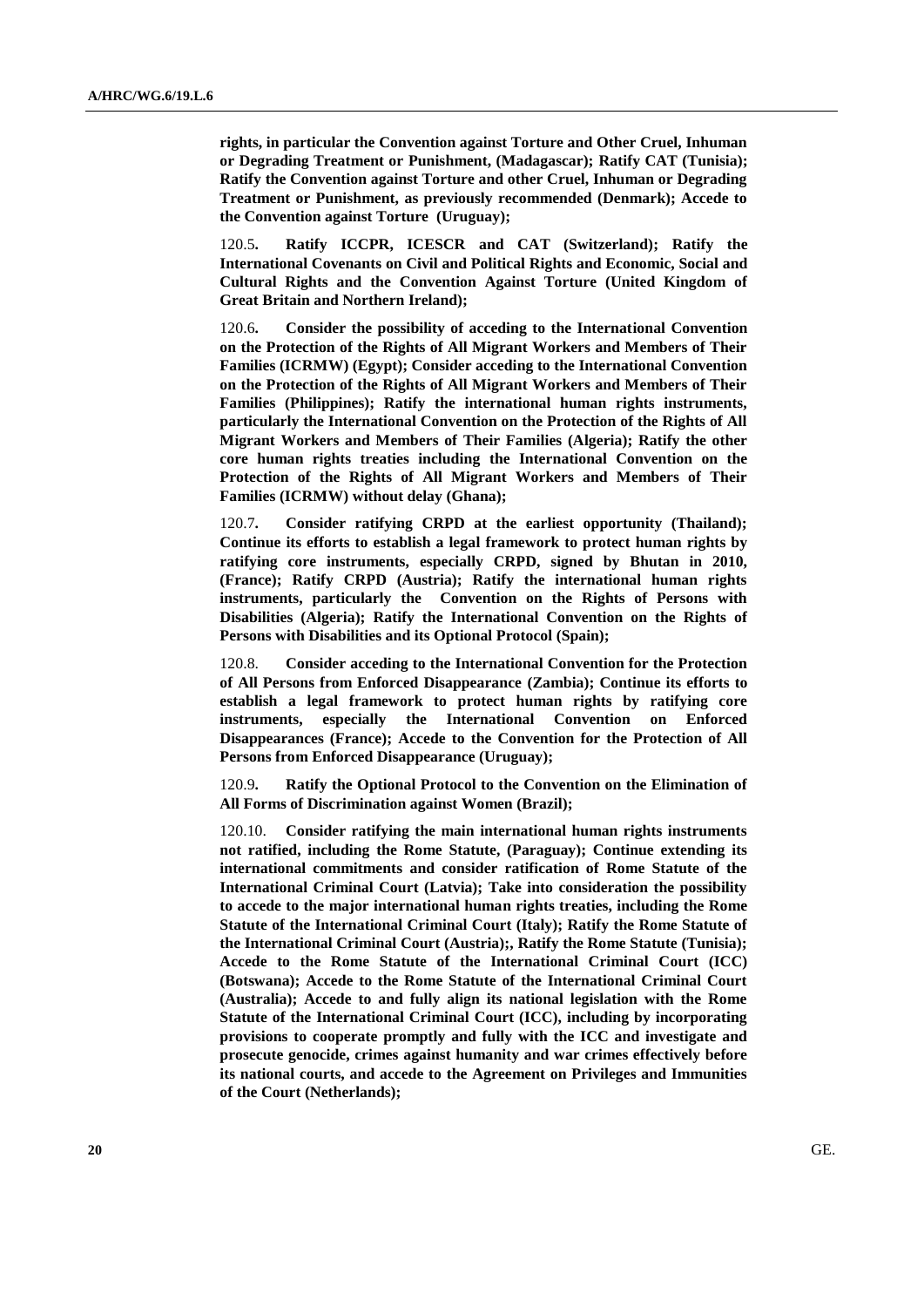120.11. **Consider becoming a member of ILO and ratifying the core ILO conventions (Austria); Consider acceding to ILO Convention 189 (Philippines); Ratify ILO Conventions 182 on the worst forms of child labour and 138 on minimum age (Mexico);**

120.12. **Step up efforts to accede to the Palermo Protocol on Trafficking in Persons (Philippines);**

120.13. **Accede to the Convention on the Prevention and Punishment of the Crime of Genocide (Armenia);**

120.14. **Accede to the 1951 Convention of the Status of Refugees and its 1967 Protocol and the 1961 Convention of the Reduction of Statelessness (Canada);**

120.15. **Ratify the third Optional Protocol to the Convention on the rights of the Child (Portugal);**

120.16. **Continue efforts in acceding to the international human rights treaties (Kazakhstan);**

120.17. **Establish a relationship of constant cooperation with the UN human rights mechanisms (Paraguay);**

Improve cooperation with the UN treaty bodies, including by **incorporating and implementing international human rights law standards (Montenegro);** 

120.19. **Step up cooperation with human rights bodies and consider extending a standing invitation to special procedures mandate holders, so as to enhance technical assistance and contribute to the overall improvements of standard setting in the country (Serbia);** 

120.20. **Consider further cooperation with the international human rights monitoring mechanisms including treaty bodies and Special procedures of the Human Rights Council (Turkmenistan);** 

120.21. **Collaborate with Treaty Bodies and Special Procedures mandate holders (Chad);**

120.22. **Continue to establish its cooperation with international human rights mechanisms and consider extending a standing invitation to all Special Procedures of the Human Rights Council (Solomon Islands);**

120.23. **Consider issuing a standing invitation to the special procedures (Slovenia);** 

120.24. **Extend an open and standing invitation to the Special Procedures to visit its country (Peru); Extend a standing invitation to all UN Human Rights Council special procedures (Montenegro);** 

120.25. **Strengthen its cooperation with the special procedures of the Human Rights Council by extending a standing invitation to all special procedures mandates holders (Latvia);**

120.26. **Accept requests for visits by UN Special Procedures mandate holders, including the Special Rapporteur on freedom of religion or belief (France);**

120.27. **Invite without delay, the Special Rapporteur on freedom of religion or belief to visit the country and issue a standing invitation to all special procedures (Czech Republic);**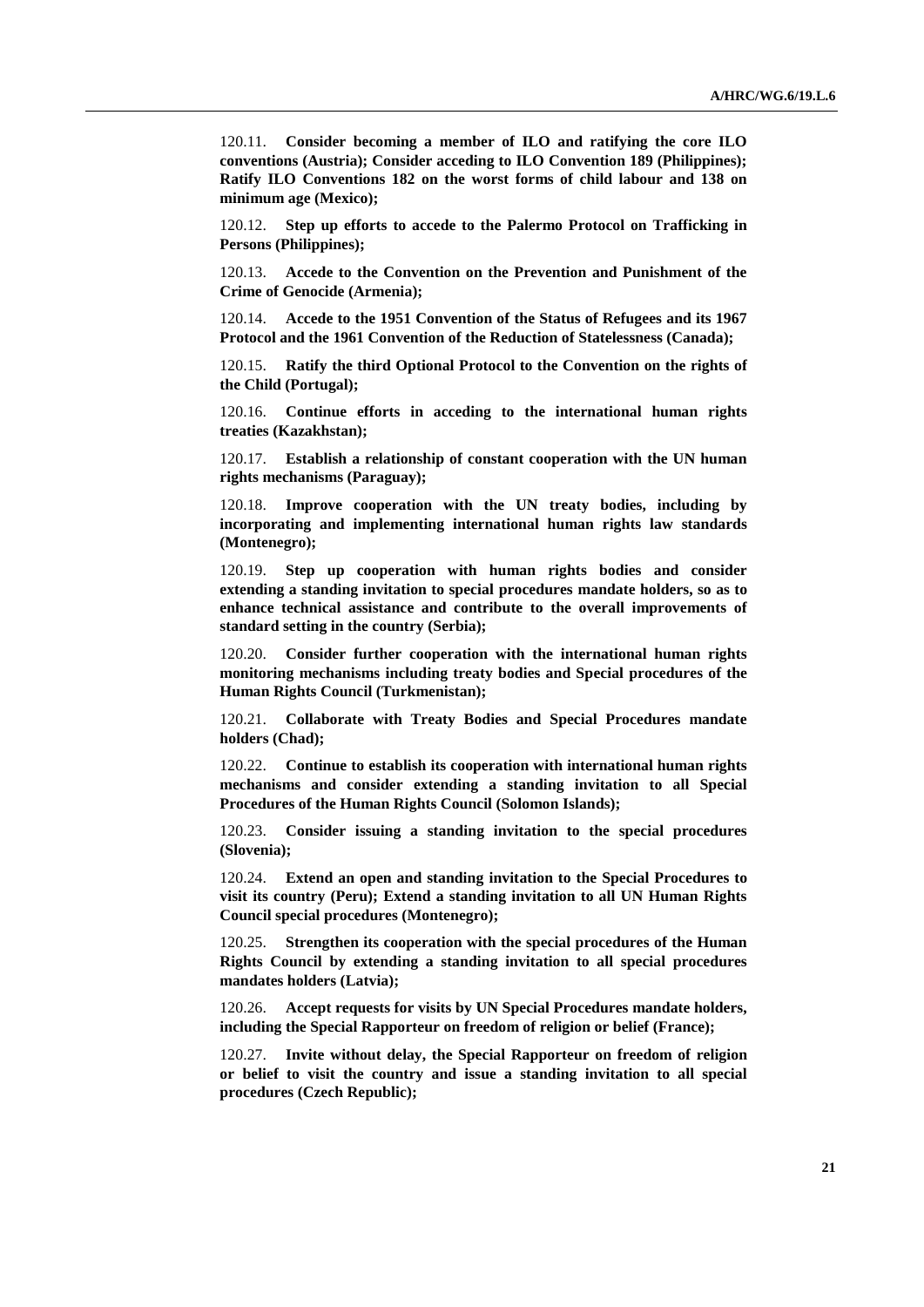120.28. **Accept the request made by the UN Special Rapporteur on freedom of religion or belief to visit Bhutan (United Kingdom of Great Britain and Northern Ireland);**

120.29. **Accept the visit request of the Special Rapporteur on freedom of religion or belief, and consider extending a standing invitation to all special procedure mandate-holders of the Human Rights Council (Ireland);** 

120.30. **Undertake further actions in order to prevent child marriages (Italy);**

120.31. **Amend relevant legislation in order to ensure civil registration for all children, including fatherless children (Austria);**

120.32. **Guarantee the fundamental rights of all the country's inhabitants without discrimination and reform the Citizenship Act accordingly (Switzerland);**

120.33. **Harmonise the procedure to transmit Bhutanese nationality in order to allow women to transmit Bhutanese nationality to their children on the same terms as men (France);**

120.34. **Continue taking measures for the protection of the rights of senior citizens, children, persons with disabilities and minorities while giving utmost priority to the provision of social security in all regions of the country (Nepal);**

120.35. **Continue working to promote the rights of persons with disabilities and mainstreaming the rights of minorities and vulnerable groups in the social programmes and projects of the Government (Nicaragua);**

120.36. **Consider prohibition of the use of corporal punishment of children in all settings (Zambia);**

120.37. **Strengthen gender awareness through the incorporation of content with a human rights approach in the formal and informal education in order to eradicate violence against women (Costa Rica);**

120.38. **Take measures, in law and in practice, to end all forms of child labour in accordance with the highest international standards (Costa Rica);**

120.39. **Improve equal access to the legal aid system, in particular for poor and marginalized groups (Austria);**

120.40. **Decriminalize sexual acts between consenting same-sex adults (United States of America, France);**

120.41. **Proceed to the abolition of existing legislation criminalizing relations between persons of the same sex (Spain);** 

120.42. **Consider amending legislation criminalizing relations between persons of the same sex (Argentina);**

120.43. **Continue to provide, in accordance with its obligations under International Human Rights Law, the widest possible protection and support for the family, as the natural and fundamental unit of society (Egypt);**

120.44. **Review its laws and practices relating to religious groups to ensure that all persons, religious denominations and institutions feel free to associate and practice their religious beliefs (Sierra Leone);**

120.45. **Protect religious freedom by allowing individuals to practice their religion freely, and provide religious organizations equal opportunity to obtain legal status (United States of America);**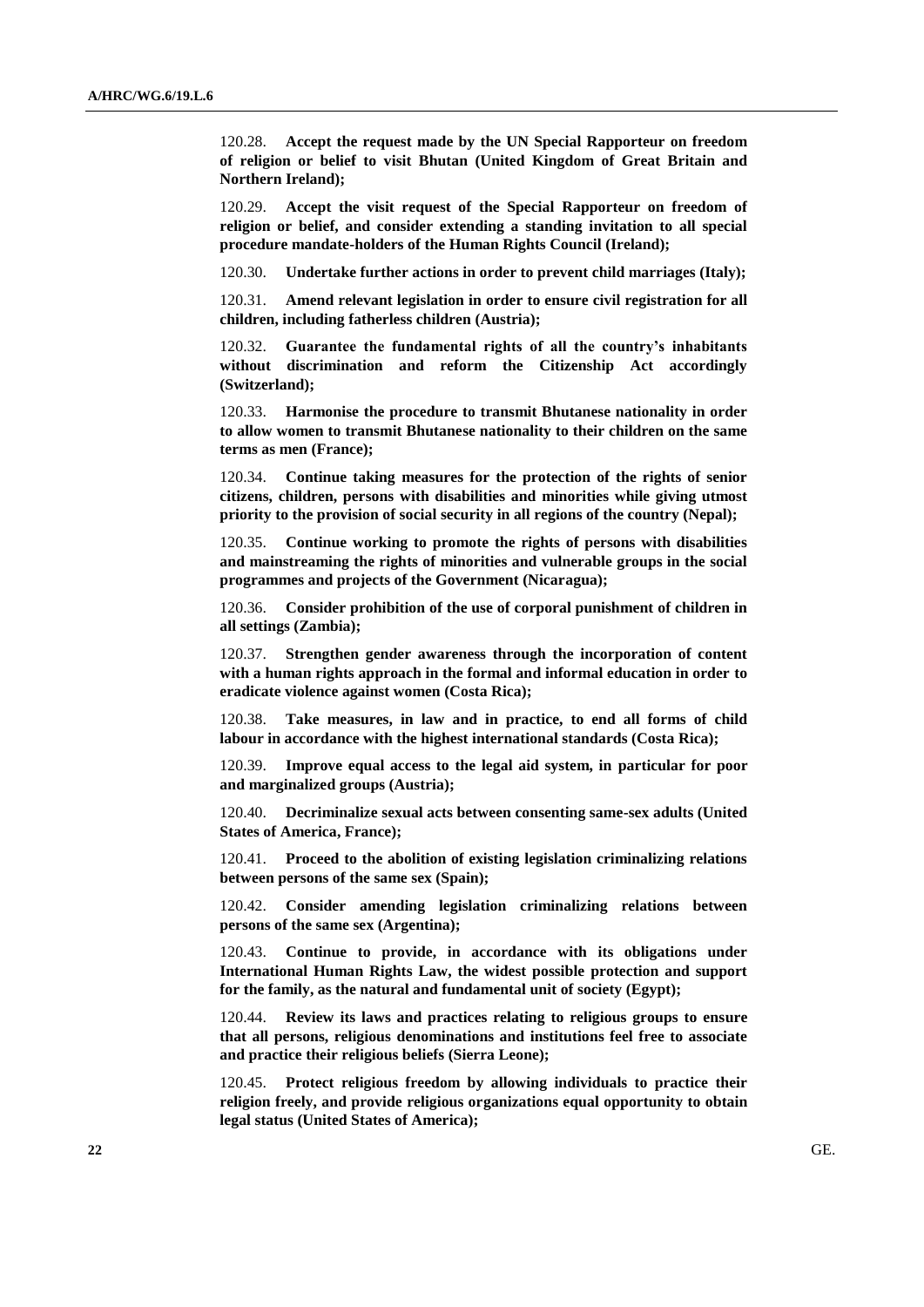120.46. **Further enhance the environment for the development of civil society organizations, including in the areas of legal awareness raising, advocacy and human rights monitoring (Austria);**

120.47. **Continue efforts to make its democratization process more inclusive and development oriented (Nepal);**

120.48. **Enact amendments to the Electoral Code and ensure a broader participation of all citizens in the electoral process and equal enjoyment of the right to vote and to stand for elections (Czech Republic);**

120.49. **Establish a comprehensive and institutionalized national social security policy (South Africa);**

Intensify efforts to make primary education compulsory, free of all **costs and accessible to all children, with the implementation of additional measures to ensure the right to education for children from ethnic minorities (Brazil);**

120.51. **Strengthen measures to ensure inclusion of and respect for the rights of all ethnic and religious communities (Canada);**

120.52**. Give favourable consideration to the return from Nepal of those refugees with compelling humanitarian needs (Australia);** 

120.53. **Contribute to an acceptable solution for the people living in refugee camps and give particular attention to the elderly and to those that were separated from their families (Germany);**

120.54. **Reinvigorate the dialogue with neighbouring countries in order to allow for a return of Bhutanese refugees still living in camps across the border (Austria); Intensify its efforts to resolve the issues relating to displaced persons, formerly resident in the country and currently living in a neighbouring country, through bilateral discussions (Sierra Leone); Carry on a dialogue with Nepal to find acceptable solutions for the remaining Bhutan refugees of Nepal origin in Nepal refugee camps (Czech Republic);**

120.55. **Continue with her efforts in ensuring promotion and protection of the rights of migrants, refugees and asylum seekers especially those already in camps (Zambia);** 

120.56. **Allow voluntary repatriation of ethnic Nepali Bhutanese refugees to Bhutan (United States of America);**

120.57**. Resume bilateral negotiations with Nepal and cooperate with UNHCR in order to facilitate the voluntary return of refugees to Bhutan and focus in particular on addressing cases with compelling humanitarian concerns (Netherlands);** 

120.58**. Step up efforts, together with Nepal, to find a lasting solution to the situation of Bhutanese refugees in Nepal (France);**

120.59**. Take the necessary measures to allow the Bhutanese refugees who wish to return to Bhutan to do so safely and in conditions that respect their rights (Switzerland);**

120.60. **Step up efforts to ensure that the country's immigration laws and regulations are in line with its international human rights obligations (Thailand).**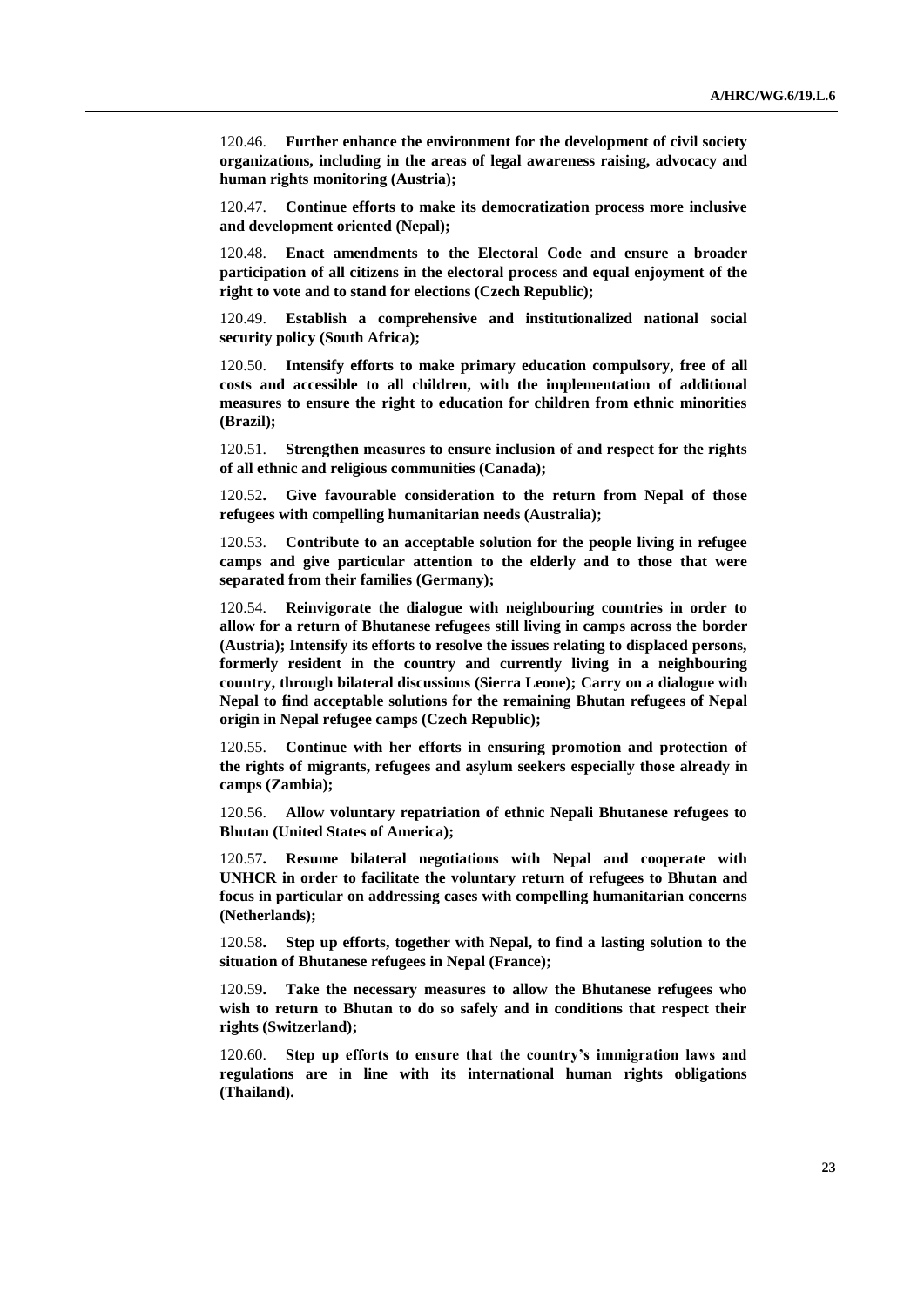121. **All conclusions and/or recommendations contained in the present report reflect the position of the submitting State(s) and/or the State under review. They should not be construed as endorsed by the Working Group as a whole**.